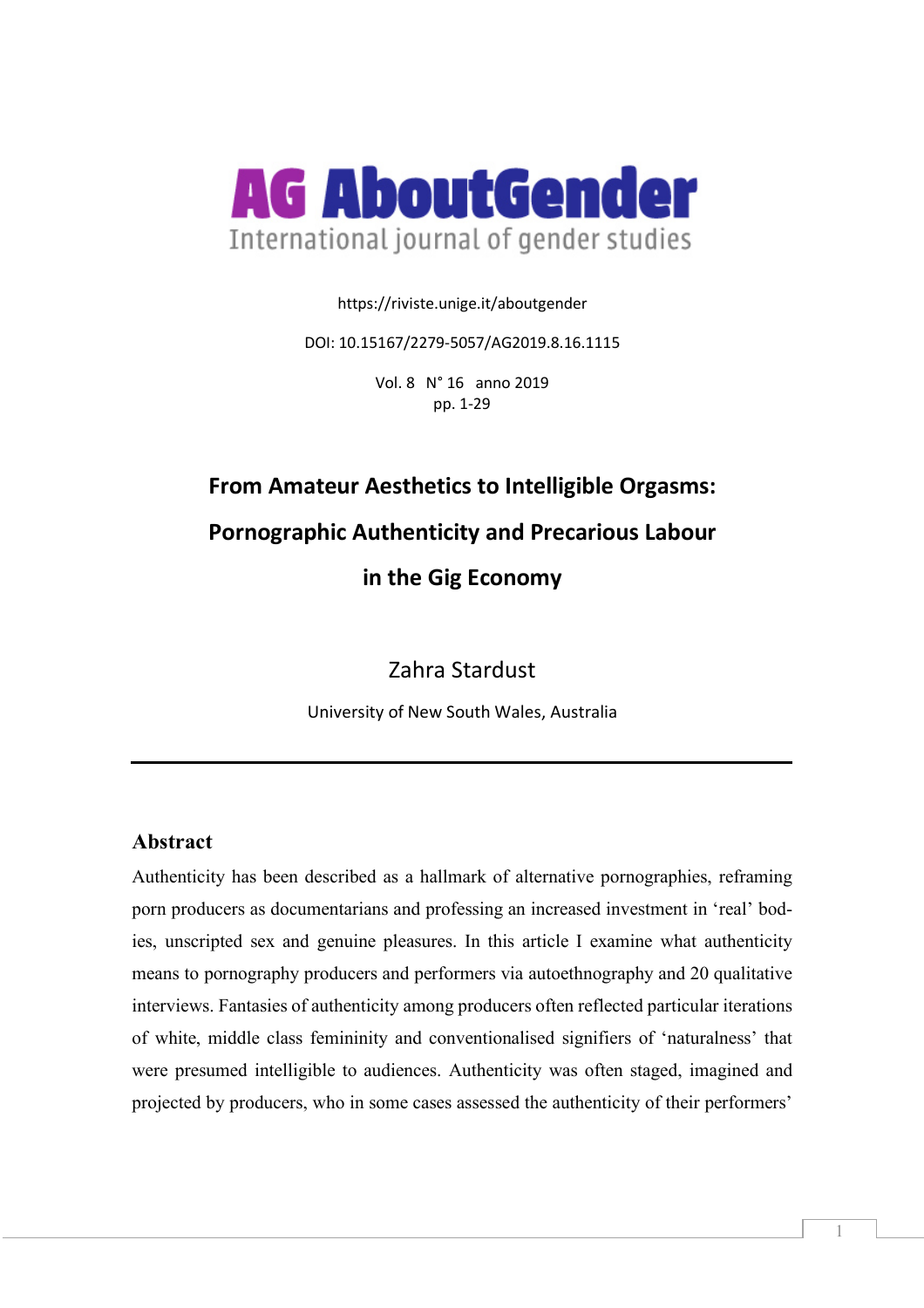orgasms. In contrast, performers, who worked across genres, strategically navigated producer requirements and were more concerned with transparency, expectation management and contractual obligations. I argue that authenticity narratives form part of a wider cultural imperative for sex workers to describe their work as personal identity or sexual expression. They also manifest in a context of income precarity and job insecurity where performers need to maintain open avenues of potential work. Where authenticity becomes an aesthetic regime of its own, it produces new hierarchies of representation. Instead of undoing binaries between "fake" versus "real" sex, authenticity narratives can serve to construct and repudiate narratives of artifice as a means to displace stigma and obscure the gendered, aspirational and relational labour of porn performers.

**Keywords**: authenticity, feminist pornography, labour, gig economy, sex work.

# **1. Introduction**

Alternative pornographies seek to make interventions into the production and representational practices of sex on screen. Over the last ten years, a vibrant movement has flourished across Australia, the United Kingdom, the United States and Western Europe, pioneering pornography that has been labelled as Do-It-Yourself, indie, feminist, ethical, queer, fair trade, artisanal, cruelty-free and even organic. Dissatisfied with mass-produced pornography and prescriptive formulas for sexual representation, a distinct focus on 'authenticity' emerged during the 2000<sub>s</sub> in the narratives of queer and feminist performers and producers in these countries, becoming what Dylan Ryan has called the 'the Holy Grail' in feminist pornographies (2013, 121). Indeed, authenticity has became a hallmark of alternative pornographies. In alternative pornographies, Feona Attwood writes, the pornographic body is reconfigured «through retro glamour, alternative style and a contemporary ideal of sexual authenticity» (2012, 42). Performers emphasise their genuine pleasure, real orgasms and love of sex and share intimate and personal moments with audiences, both on film and social media, while producers refer to one another as sex documentarians and collaborators. It is a powerful idea, one that Madison Young argues is about the «facilitation of creating space for the expression of authentic self in relation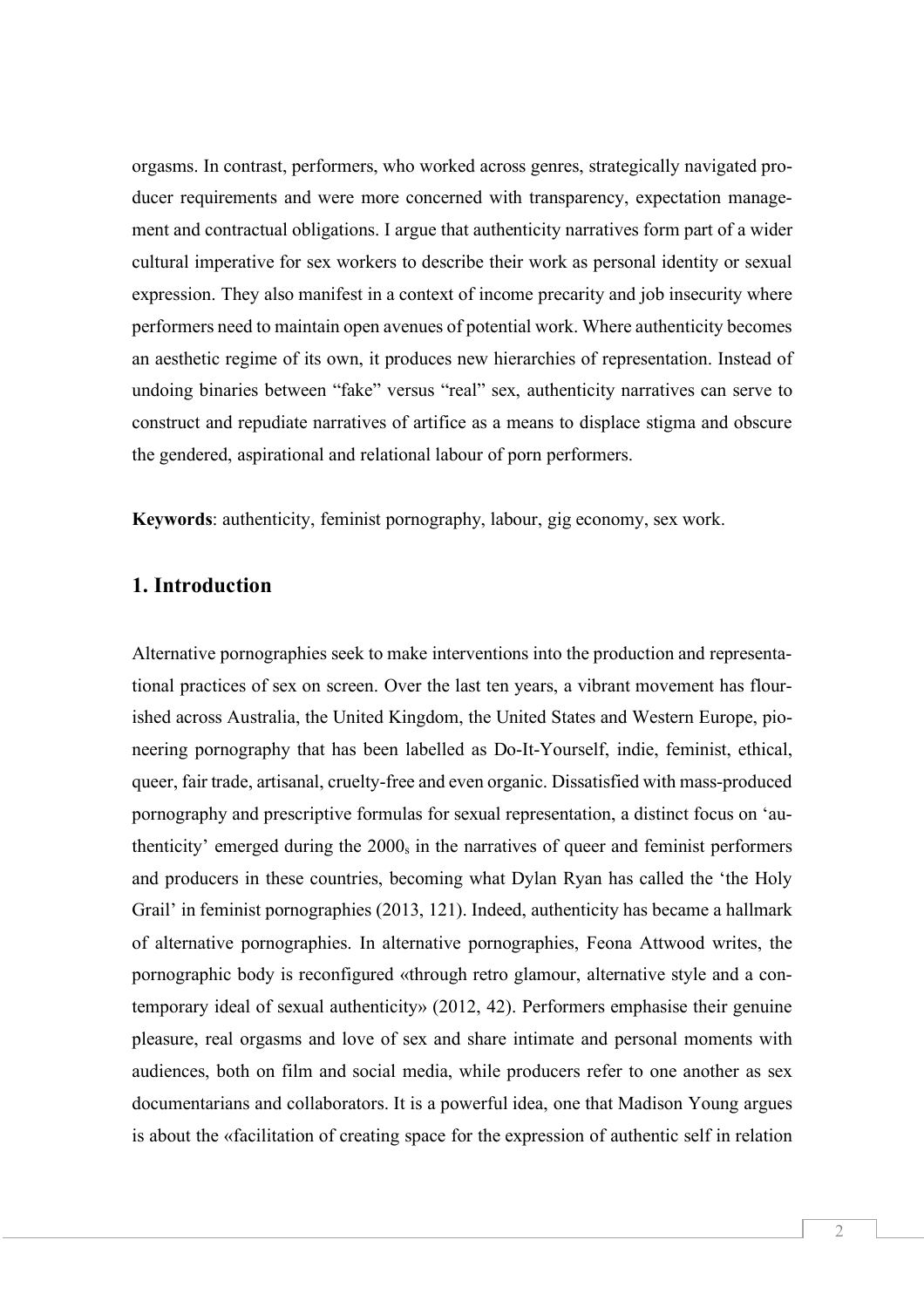to our sexual desires has the ability to radically change pornography» (Young 2014a, 186).

Research has demonstrated the value of alternative pornographies, especially for queer audiences, in providing «affirmation, recognition and validation» (Ryberg 2015, 171) and making visible bodies and identities that are «marginalised by more mainstream representations» (Smith, Attwood and Barker 2015, 186). However, literature on alternative and amateur pornographies has also approached authenticity with caution. In a key anthology, *Porn After Porn: Contemporary Alternative Pornographies*, Enrico Biasin, Giovanna Maina and Federico Zecca argue that the use of 'alternative' as an oppositional status to the mainstream «brings some problematic issues to the fore» (Biasin, Maina and Zecca 2014, 15). The claimed opposition to 'mainstream pornographies' – whether in aesthetics, identities or practices – can obscure the substantial overlap and entanglement between these categories. Similarly, scholar Susanna Paasonen reminds us that «the commercial and the non-commercial, the mainstream and the alternative, continue to function as tools of categorization and evaluation in discussions on porn at the very moment when their boundaries are increasingly elastic» (Paasonen 2010, 1300). With performers and producers moving across genres and industries, working in both independent and corporate productions, divides between mainstream and alternative can be ambiguous at best.

In this article I explore what authenticity means to performers and producers of alternative pornographies in Australia by examining their accounts of production. Authenticity meant something different to producers and performers because of their different investments in the production process and media product. In my interviews, performers reported that producer expectations of what authenticity looked like (often premised on an imaginary naturalness shaped by class and gender) could be misaligned with their own desires and aesthetics. Bodies and pleasures that were not intelligible as authentic – to either directors or consumers – risked incoherence and often were not represented. While producers were concerned with sexual representation, for performers, pornography remained insecure work. Because performers needed to maintain relationships with both audiences and potential employers to ensure future work opportunities, they described ways in which they strategically navigated expectations for authenticity in order to find work in a precarious 'gig economy', where work was temporary, contractual or short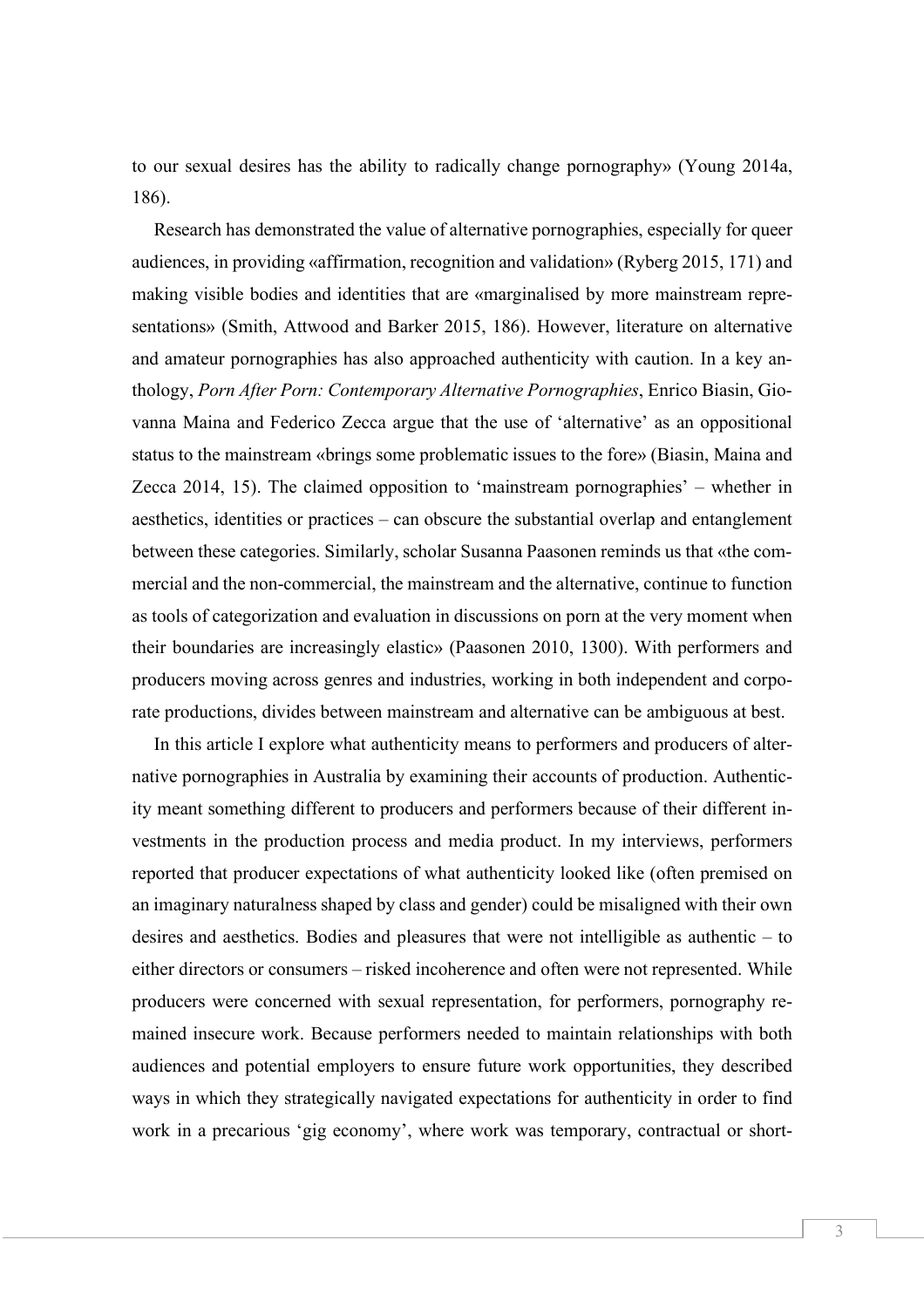term. I link these interview accounts to literature on new forms of affective, emotional or relational labour (Baym 2018; Duffy 2017). While a focus on 'authenticity' can offer affordances to performers to explore their personal desires and offer greater diversity of content for pornography consumers, this article explores how authenticity narratives can also be deployed to justify new forms of labour extraction and naturalise gendered representations of the body.

#### **2. Methodology**

This research is part of a broader project examining the regulation of alternative pornographies in Australia, which employed 35 semi-structured qualitative interviews with porn stakeholders, legal and archival review of the regulatory framework, and what I called 'auto-pornographic ethnography' (Stardust, 2019). My primary data for this article is from 20 interviews with porn performers and producers. Producers were eligible to participate in the interviews if they (a) produced pornography (explicit sexual material) in any format (film, photography, print or other); and (b) their material was for sale; and (c) their content is Australian (run from Australia, by an Australian resident, or using Australian models); and (d) if they identified themselves and/or their work as queer, feminist, ethical, alternative or kinky. Authenticity was a recurring theme in interviews. It emerged in data from producers in their discussion of the meaning of 'alternative pornographies' and in data from performers in their discussion of tensions within the movement.

In this article I use 'alternative pornographies' as an overarching category to describe a collection of movements, actors and projects. Under this umbrella I include feminist pornographies that foreground women's agentic desires and subjectivity (Liberman 2015, 174), queer pornographies that are «unbounded by gender binaries and sexual essentialism» (Lipton 2012, 205), ethical pornographies which emphasise fair payment and workplace conditions (Mondin 2014) and DIY/ indie pornographies which encourage decentralised and independent production using new technologies (Coopersmith 2008). When they sit within these political and ethical approaches, I also include kink pornographies, which are rendered marginal primarily because of their criminalised status in Australia, where classification laws prohibit (and pathologise) the representation of any fetish in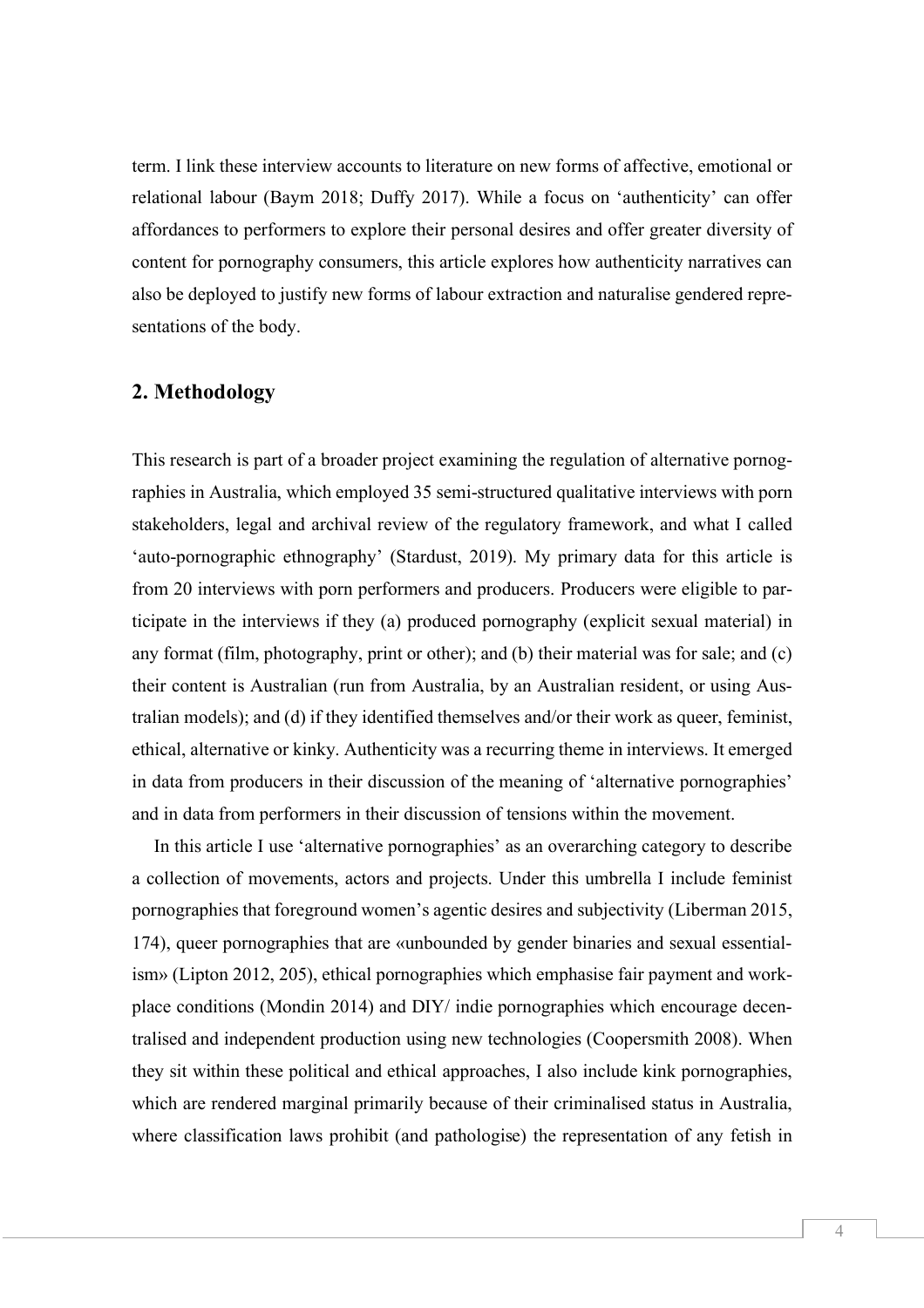X18+ content (Stardust 2014). I also consider how some of these projects fall within particular iterations of the movement for 'post-pornography', including projects to contest regimes of sexual representation altogether (Stűttgen 2013).

This research is an example of insider research, building upon the burgeoning contribution sex workers are making to peer-led studies in academic literature. In the tradition of standpoint feminism, I foreground the experiential and situated knowledge (Haraway, 2003) of porn performers as the point of departure from which to understand broader trends in pornography production. I offer this in the spirit of Jill Nagle's book *Whores and Other Feminists,* in which she argues that «incorporating sex worker feminisms results in richer analyses of gender oppression» (Nagle 1997, 1). While alternative porn producers may consider authenticity within the context of responsible representation, sex educaton and media consumption, this article inserts the experiences of sex workers into these debates to consider how the performance of authenticity manifests within a labour context.

#### **3. Documentary Realness**

In aspiring to be read as authentic, alternative pornographies have begun using many of the codes and conventions of documentary cinema: interviews, voiceover, behind-thescenes and raw, unscripted footage. Performers describe their work in pornography as documentary projects through which they can charter their sexual journeys. For example, Angela White described pornography as having a documentary function in which she could trace her sexual experiences over the course of her career. She recounted experiencing "firsts" on set (such as her first anal scene, first squirting or first threesome) and valued capturing these live on camera. Sensate Films even created new genre of 'docuporn', producing what they called a 'docu-portrait' about Bdsm and intimacy. These investments were not isolated to Australia. American performer and director Madison Young, for example, has spoken about navigating her romantic relationships on camera and collecting visual evidence across the span of a decade, tracing her pregnancy and sexual experiences as a first-time mother (Young 2014b). The very act of filming provides a vehicle for performers not only to capture but cultivate their selves.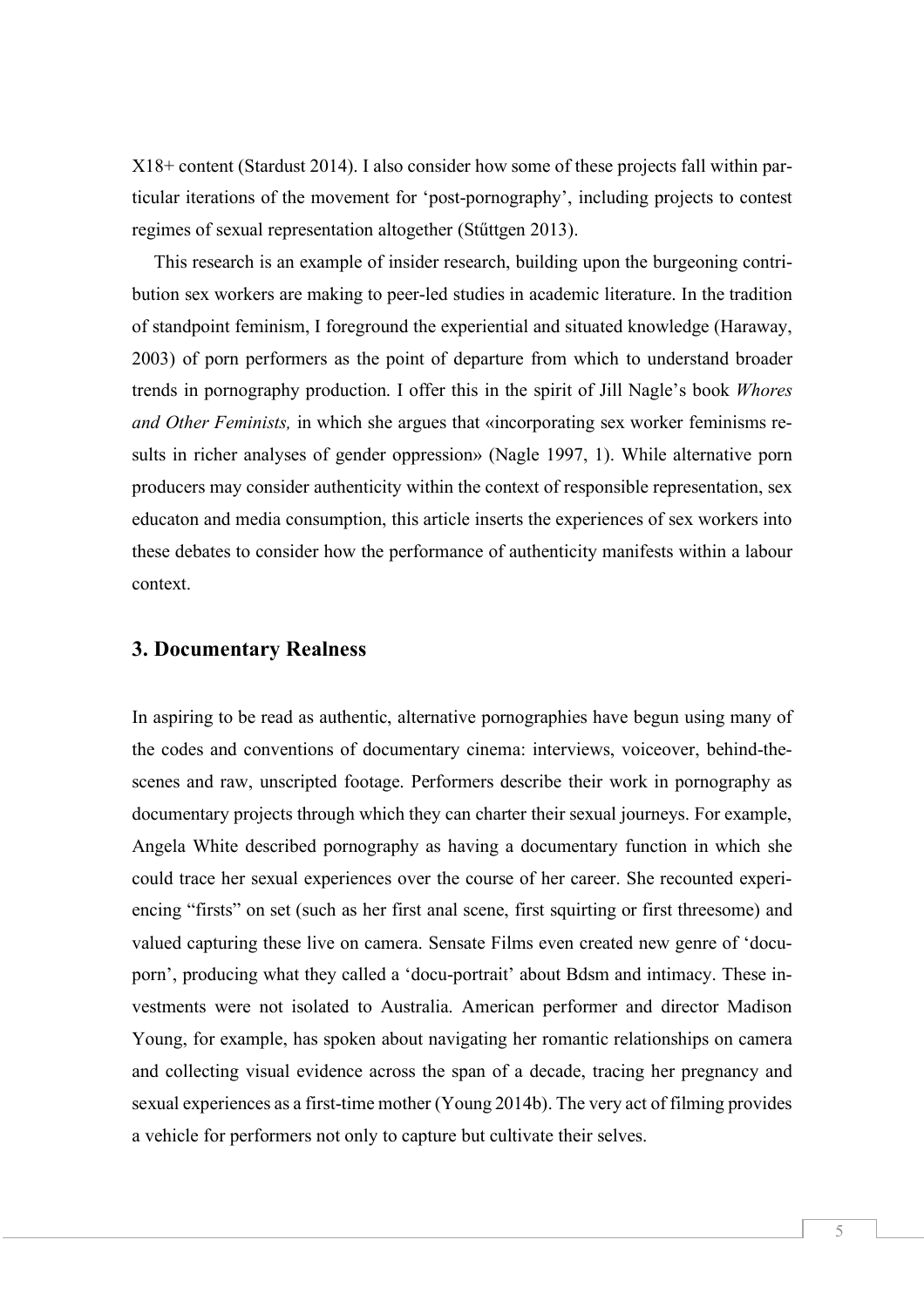Documentary cinema itself, however, is not an objective account of reality. Documentary theorists have illustrated the enmeshment of fiction and nonfiction through the use of particular editing techniques to shape material into something that can be «named and promoted as 'a documentary'» (Bonner 2013, 64). Michael Renov writes that "nonfiction" actually involves elements of "creative intervention", including the construction of a character, the use of narrative, musical accompaniment and camera angles to create meaning, sustain rhythm, and heighten emotional impact (Renov 2012, 2). At the same time, Bill Nichols argues that the use of certain techniques (e.g., voiceover commentary, the use of non-actors, shooting daily life) can «give the *impression* of authenticity to what has actually been fabricated or constructed» (Nichols 2017, xii). Nichols suggests that the documentary tradition «encourage[s] us to believe in a tight, if not perfect, correspondence between image and reality» regardless of whether viewers ought to trust that representation (Ivi, xii).

Documentary techniques are used to market authenticity to pornography audiences. In a session at the 2015 Feminist Porn Conference in Toronto, Canada, academic Amy Jamgochian and Pink Label producer Shine Louise Houston discussed the use of the word 'real' as a «valuable term for search engine optimization» (2015, n.p.). They argued that narratives of authenticity emerged in a context where «a strong demand has arisen for a distinction between 'gay for pay' performers of queer sex and performers whose sex on screen more closely represents their non-screen sex». Although these distinctions between on-screen and off-screen sex are often blurred, realness and authenticity still operate as effective "key words" and "efficient codes" for specific genres and preferences (Jamgochian and Houston 2015). And yet, Julie Levin Russo reminds us that even the genre of 'real' porn is mediated (2007, 240).

Investments in realness sit in direct contrast to the ways in which discourses of 'naturalness' have been mobilized throughout history. Queer sexual practices, for example, have been literally labelled as 'crimes against nature'. This drive to capture 'real' expressions of sexuality can be seen as a legacy of pornography's quest for maximum visibility, the impetus to show the 'truth' of sex (Williams 1999). This drive to discover the 'truth' is one of the hallmarks of 'scientia sexualis', which Foucault describes as the modern Western approach to sex. But further, a commitment to authenticity responds to readings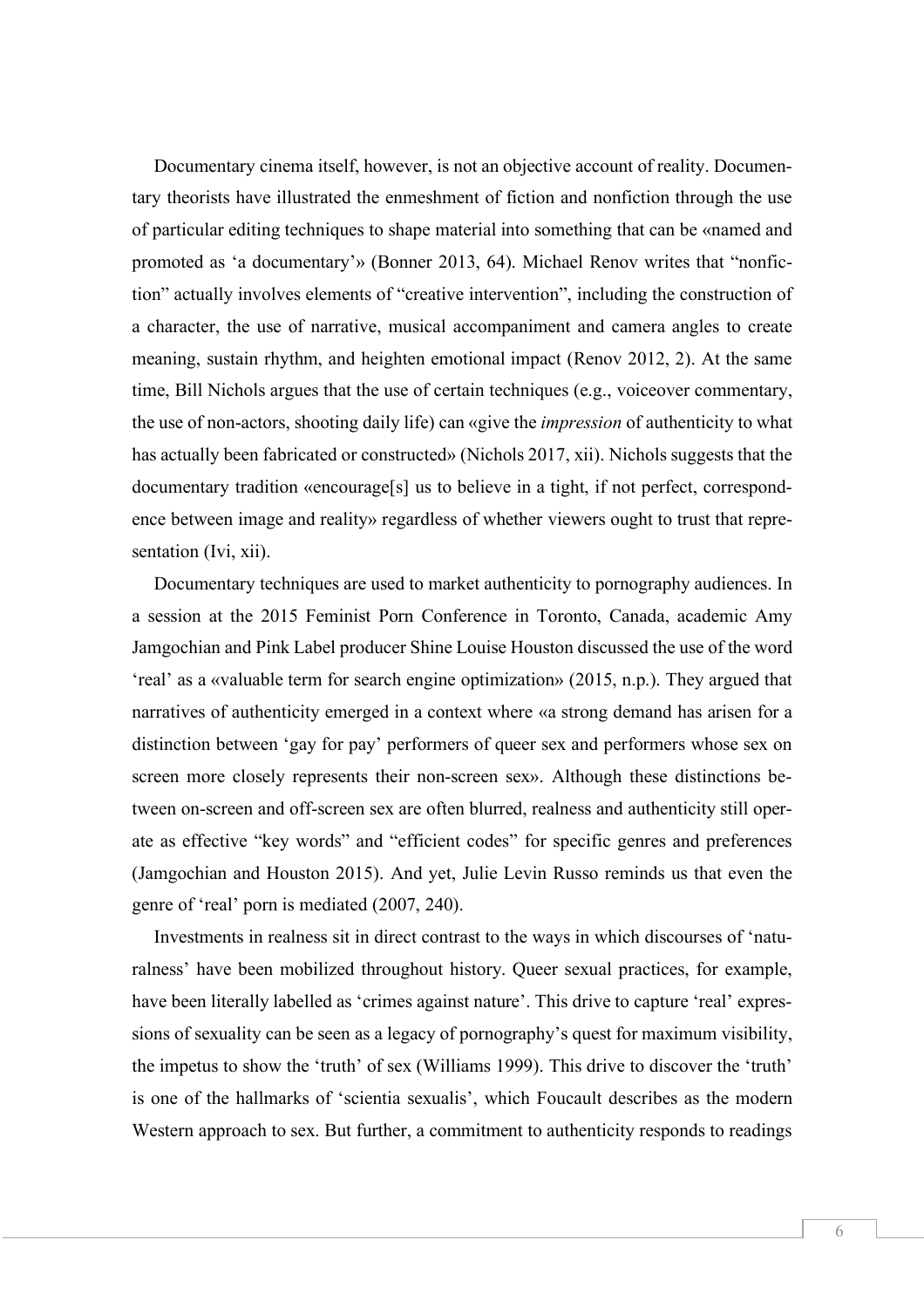of pornography as fake, plastic and "hijacked" (Dines, 2010) and assumes that by inserting 'realness' back in, we can come closer to the truth of sex. Producer investments in documentation can reflect an investment in the camera as a vehicle for truth, despite «ample evidence of the ways in which both SLR and now digital photography can be manipulated and faked» (Dennis 2009, 5).

#### **4. Constructing the Mainstream**

The paradigm of authenticity constructs both an imaginary of naturalness but also of artifice. Authenticity is positioned as a radical avant-garde in direct opposition to an imagined, homogenous 'mainstream pornography', which is constructed as brash, performative and fake. For example, one interviewee, Howard, set up an alternative erotica website because, "We reasoned that the problem with mainstream porn is that it's all faked and that makes it really of limited interest to a lot of people and we were very sceptical about its ability to actually turn people on". Alternative pornography thus emerges as an intervention into the gendered representations of 'mainstream pornography'.

Interestingly, pornography producers' readings of 'mainstream porn' here are similar to anti-pornography feminists who position it as something monolithic and unified, behind which is some nostalgic notion of an authentic sexual self (see Dines 2010). The goal is different (e.g., the abolition of pornography compared to the proliferation of alternative pornographic interventions) but there is both a shared investment in the existence of an authentic sexuality coupled with an active devaluing of femininity (Stardust 2015, 69-70). In critiquing pornographic cultures, many popular 'anti-porn' feminists refer to 'excessive' femininity – acrylic nails, high-heeled shoes, breast size, and degree of makeup, for example – as evidence of gender conformity: «polyester underplants and implants» (Levy 2010, 198), or the «bleached, waxed, tinted look of a Bratz or Barbie Doll» (Walter 2011, 2). Even in the discourses of some porn producers, androgynous embodiment is often positioned as 'real', neutral or natural, and expressions of femininity (from lipstick to fingernails to glitter and heels) are represented as superficial, trite and fake. When performing for one alternative porn site, I was told to stop wearing frills and to "tone down the eye makeup".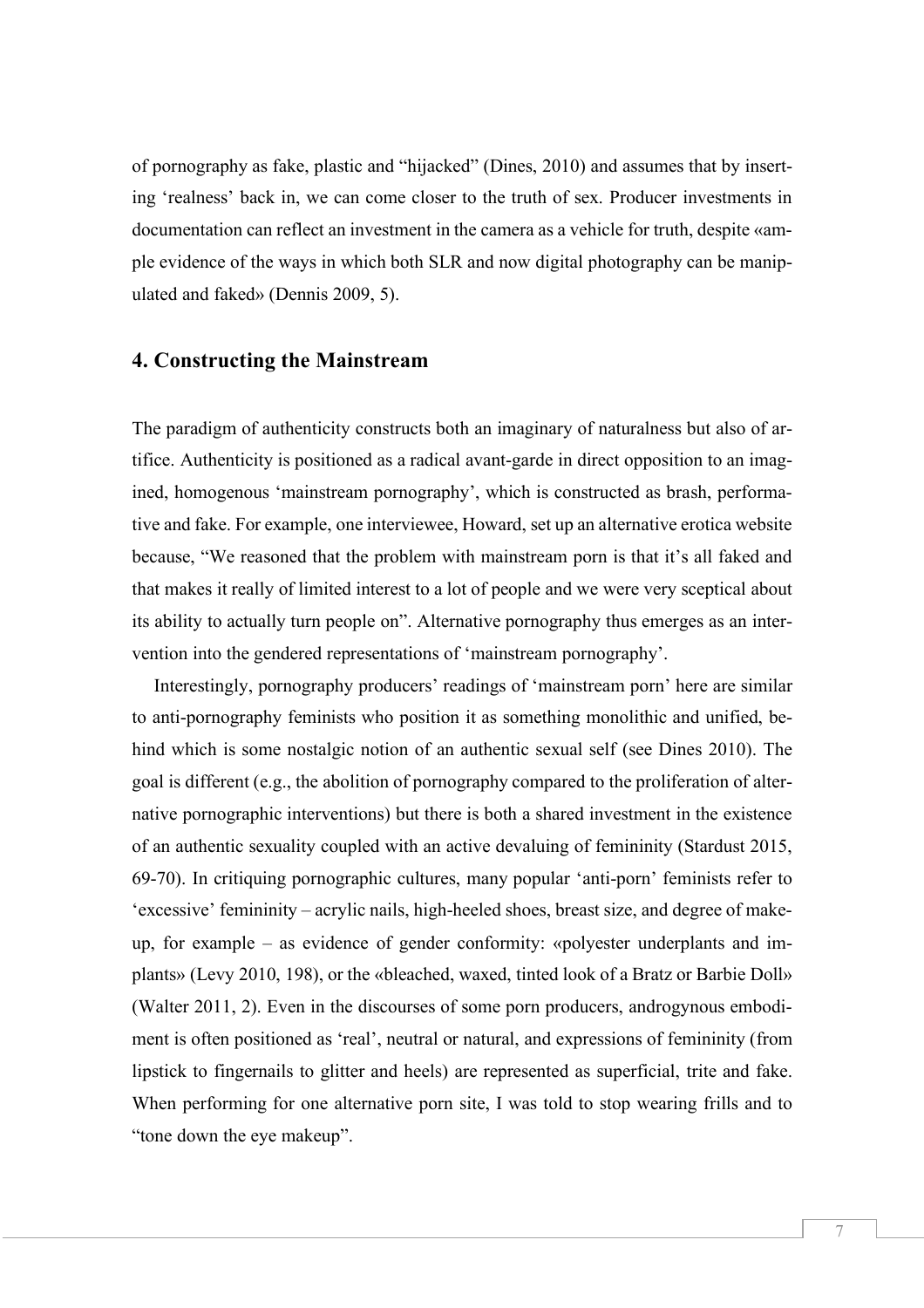'Mainstream' porn is here positioned as the antithesis to 'natural', 'real' gendered bodies and sex acts, but also reflects particular aesthetic conventions. Howard described how he «looked for ways of filming tastefully so that it didn't look like mainstream porn, the way that that's usually produced… on cheap sets with the crew and in hotel rooms, and where the performers are dressed and styled in a certain way to meet a certain stereotype». Feona Attwood (2007, 449-450) writes that during this process of repudiation from the mainstream, alternative pornographies establish their own aesthetic conventions:

New sex taste cultures attempt to define themselves through a variety of oppositions to mainstream culture – and especially mainstream porn – as creative, vibrant, classy, intelligent, glamorous, erotic, radical, varied, original, unique, exceptional and sincere compared to the unimaginative, dull, tasteless, stupid, sleazy, ugly, hackneyed, standardized, commonplace, trite, mediocre, superficial and artificial. In the process, a system of aesthetics is evoked as a form of ethics.

The active construction of the 'mainstream' allows producers to differentiate their product in opposition to it and to position their work as distinct, exceptional and transgressive. Citing a world of Viagra, acrylic nails, silicone breasts, hair extensions and embellished moans, Madison Young argues that in the context of this formula of "fast food" style sex, and «[i]n an industry built on filming the glamorous performance of sex, the concept of authenticity is an anomaly» (Young 2014a, 186-188). In some cases, the authenticity narrative holds an economic and moral function that allows producers to situate their content as outside 'pornography' – as 'erotica'. Cindy Gallop's site *Make Love Not Porn*, for example, is marketable and approachable because it does not define itself as 'porn'. Performer Vex Ashley writes that the title itself «demonstrates a wider misconception that 'real' sex is not and cannot be performative» (Ashley 2016, 187), as if sex itself does not already draw from social scripts and cultural conventions. Gloria Steinem's original conceptual distinction between erotica and pornography – the former as 'sensuality and touch and warmth' and the latter as 'power and sex-as-weapon'– (Steinem 1980) has been critiqued by former sex worker and porn performer Annie Sprinkle, who posited that the distinction was an aesthetic one: the difference «is all in the lighting!» (2002,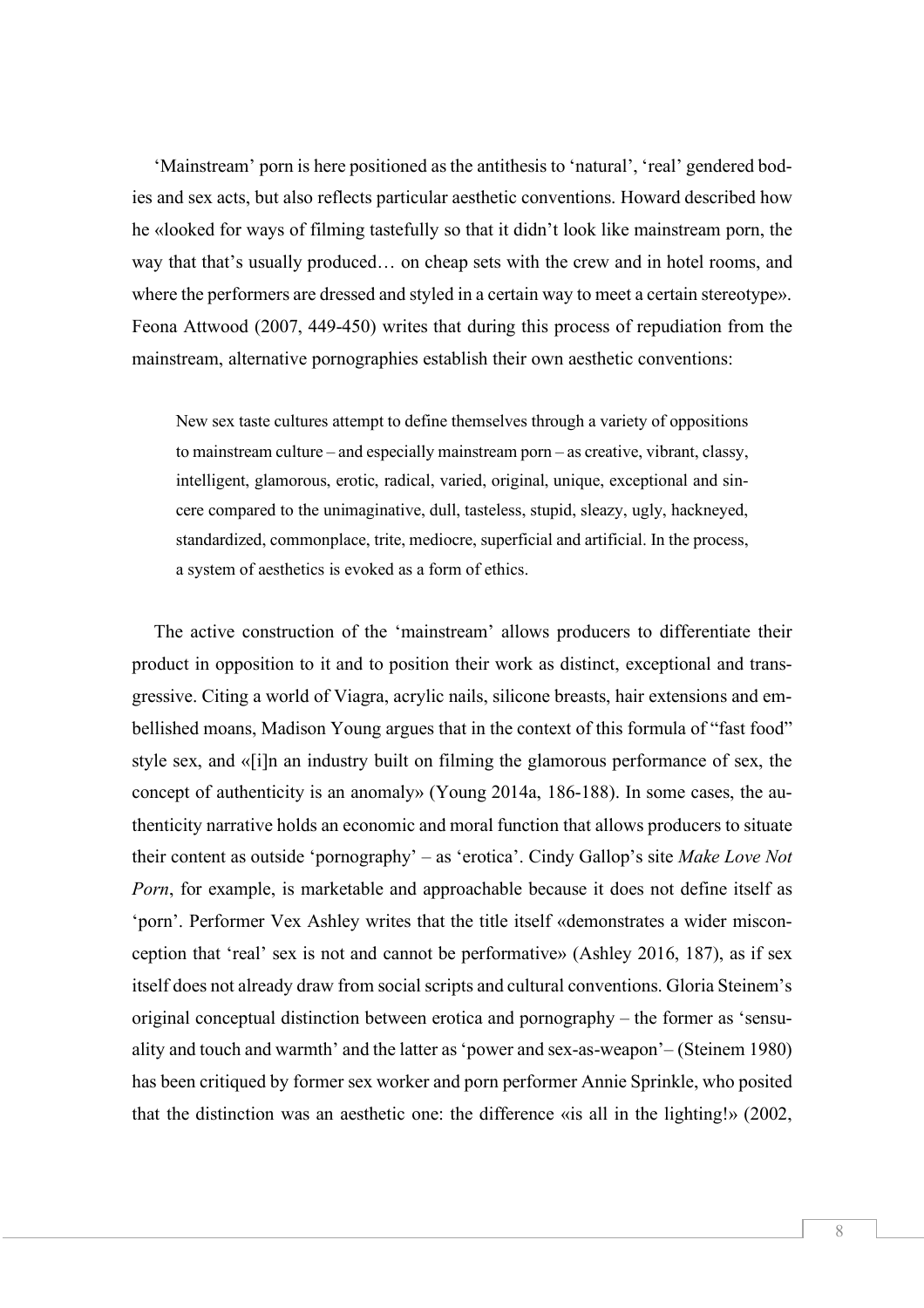n.p.) Authenticity, in this sense, becomes commercially useful, setting up alternative pornographies as 'tasteful', boutique and artistic and thus renouncing the stigma of 'mainstream pornography'.

Performers who work in the mainstream industry – whether in porn or other kinds of sex work – felt strongly about being able to advocate for better working conditions without further stigmatising porn more generally, or as Lucie Bee put it, «throw[ing] mainstream porn under the bus». For example, Angela White reported seeing more similarities than differences between ethical, feminist and mainstream producers. Similarly, Helen Betty Corday commented, «I think it can be very problematic to do the distancing of this is good porn and that is bad porn». White suggested that the way forward may be for mainstream and alternative producers to share strategies and processes with one another: «I think a challenge is to try and produce different visions without shaming the mainstream industry [and] without Othering other parts of the industry».

## **5. Staging Authenticity**

The emphasis on 'amateur' porn epitomised by realness and authenticity risks reifying a particular iteration of naturalness that is actually highly constructed. Porn sites that purport to depict 'real', 'alternative' or 'redefined beauty', are often just as conventionalised as the mainstream genres they criticise. For example, while the website *Suicide Girls* pitches itself as an online alternative community, they give calculated instructions about the kinds of aesthetic photo sets they accept: "tasteful", "picture perfect" shoots with "a little bit of face powder and mascara and freshly dyed hair", but specifically *not* "cheap wig[s]", "top hats", "stripper shoes", "food" or things that look "cheesy", "gross" or "creepy" (Suicide Girls 2010). In producing measurable indicators of acceptable gendered presentation, these sites also produce bodies of a particular class, size and appropriate femininity, which are marketed as 'real', but which are equally constructed and similarly clichéd, albeit with a different set of aesthetics. 'Authenticity', therefore, becomes, as Giovanna Maina writes, «a quality that also has to be achieved through particular aesthetic techniques» (2014, 183). Bill Osgerby argues that such sites mobilise a feeling of community that can obscure the commercial imperatives central to operation.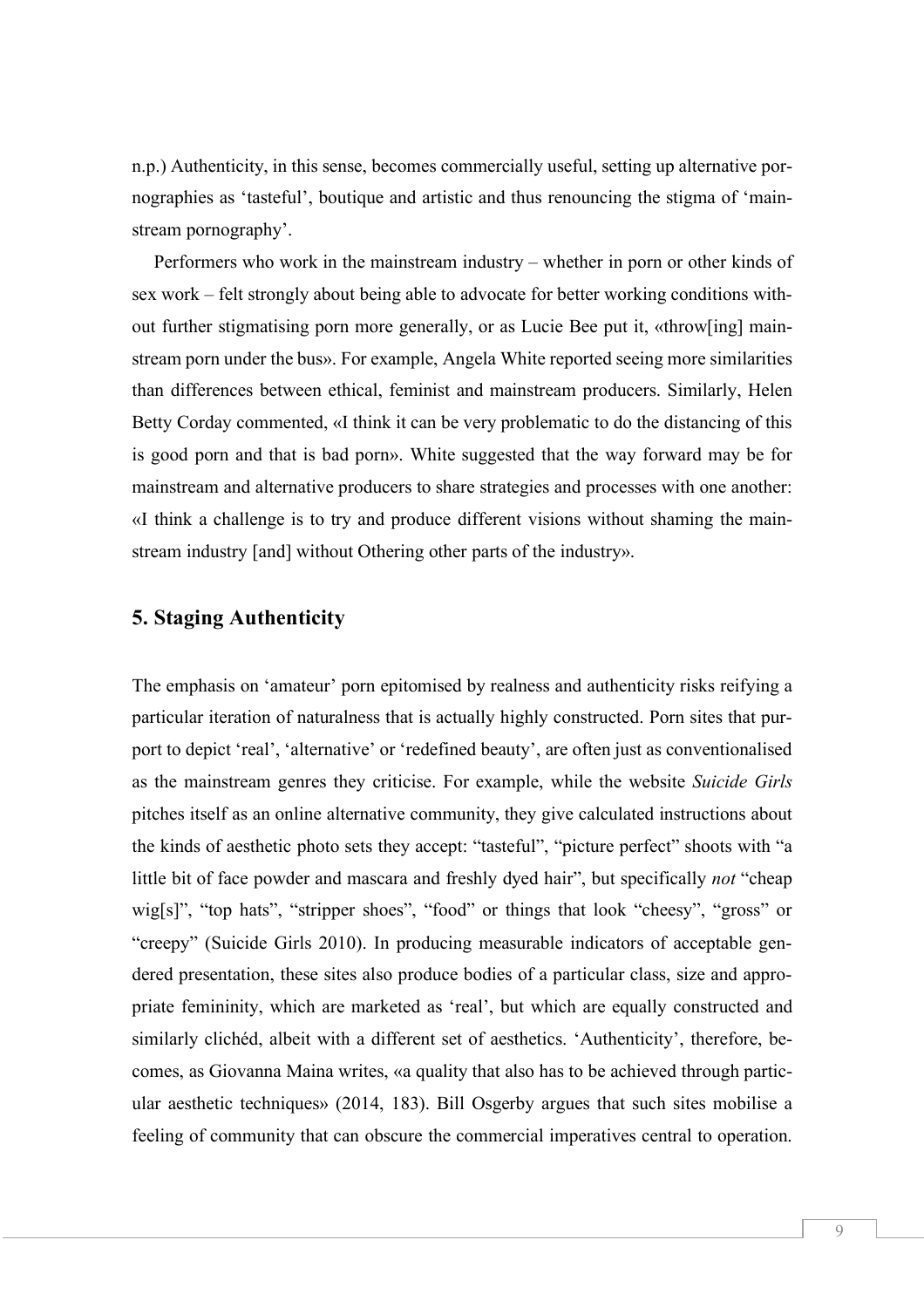In 2005, for example, nearly 40 models left *Suicide Girls* citing poor pay and restrictive contracts (Osgerby 2014, 50-52).

In the interviews I conducted, performers spoke about the ways in which they were expected to reproduce established conventions that would be intelligible to audiences as 'authentic'. It was not enough to replicate a performer's real-life desires and activities; their performances had to look and be understood as authentic to both the viewer and the producer. Producers urged performers to do what they would do at home, but then often proceeded to give detailed instructions that reflected the iconography of their brand or producer fantasies. In her paper at the 2014 Feminist Porn Conference, *Manufacturing Realness*, filmmaker and performer Gala Vanting outlined what she thinks are "the more common characteristics of the 'real girl'" in Australian porn. According to Vanting, she:

- Wears button-down dresses, striped socks, cotton full-brief underwear, little or no makeup, rejects 'glamour'.
- Self-pleasures without accessories, unless she is appropriating household items; does not use sex toys; has multiple orgasms in a single session; has orgasms which are not 'too loud' or 'performed'; is 'observed' or 'documented' in states of arousal.
- Is white or exoticised [O]ther, is a size 8-14, is between 18  $&$  30 years of age.
- Is not a sex worker; and if she is, she trades in her sexual performativity for the welcome chance to have a 'real' experience and be 'herself'; is not motivated solely by money.
- Does not have or effectively disguises bruises, shaving rash, ingrown hairs, tattoos, piercings; prefers to keep her pubic hair 'natural'.
- Is heterosexual or bi-curious and cis-gendered.
- Prefers domestic settings, fields of long grass, or scenes of urban decay in which to engage in sexual activity.

In my interview with him, CEO Garion Hall echoes the idea of 'manufactured realness' in relation to Abby Winters, a site that represents an alternative to glamour photography, featuring make-up-less, 'amateur' adult models. Rather than being an expression of their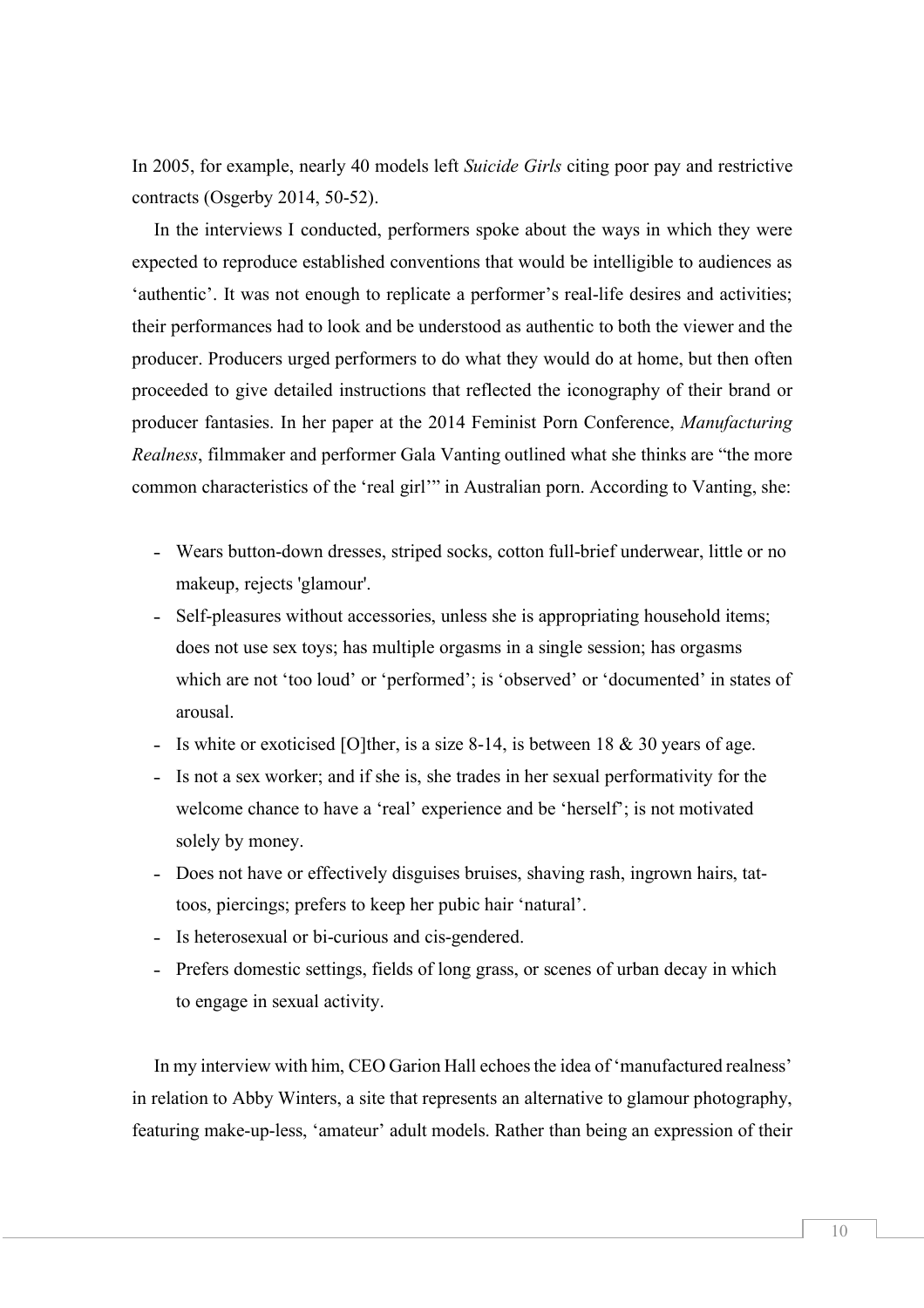authentic selves, model applications are assessed based on brand qualities, such as "wholesomeness and personality and enthusiasm", on a scale of one to five. Camera staff and post-producers, moreover, are required to watch a 22-minute corporate branding video about "wholesomeness", and models undergo two full days of training before they can shoot. According to Garion:

[The video] refers to 10 or 12 traits that our customers like to believe our models engender, things like having family values and that she's a homebody, that she likes to do things like cook and have a nice home. That she's not so much about going out to nightclubs as often as she can and getting pissed and falling over; she's more, you know, go out and have a good time with her friends but she wouldn't go to a nightclub to find a new boyfriend, for example.

Rather than depicting women's authentic pleasures, these aspects are tailored to a palatable 'girl-next-door' paradigm in every step from recruitment, training, shooting and marketing. Performers who strategically navigate this path and answer the questions correctly, receive financial reward in the form of work; however, if they describe hobbies that do not fit with this image, they are edited out. As Garion noted, «If they start talking about their drug-taking habits, you know, we'd say, 'Yeah, look, we're not that interested' and we'd certainly edit it out; it's just not what our customers want to pay us for». Thus, the major impetus for the "wholesome" paradigm is not about authentic selves, really, but about what the customers want, filtered through the fantasies of producers, who selectively curate a version of the self that makes it online.

Despite professing to celebrate the diversity of all women, some sites are particularly exclusionary about which women are permitted to participate. In our interview, Howard described how he decided to exclude trans women from his site because he perceived them as presenting a market risk:

The issue of queer and transgender [individuals] and so on didn't come up until we had some people wanting to participate, and at some point I had to, at one point I did have to make a business decision. Once we had some level of participation from transgender people then we were starting to get flooded with other, with their friends, they put the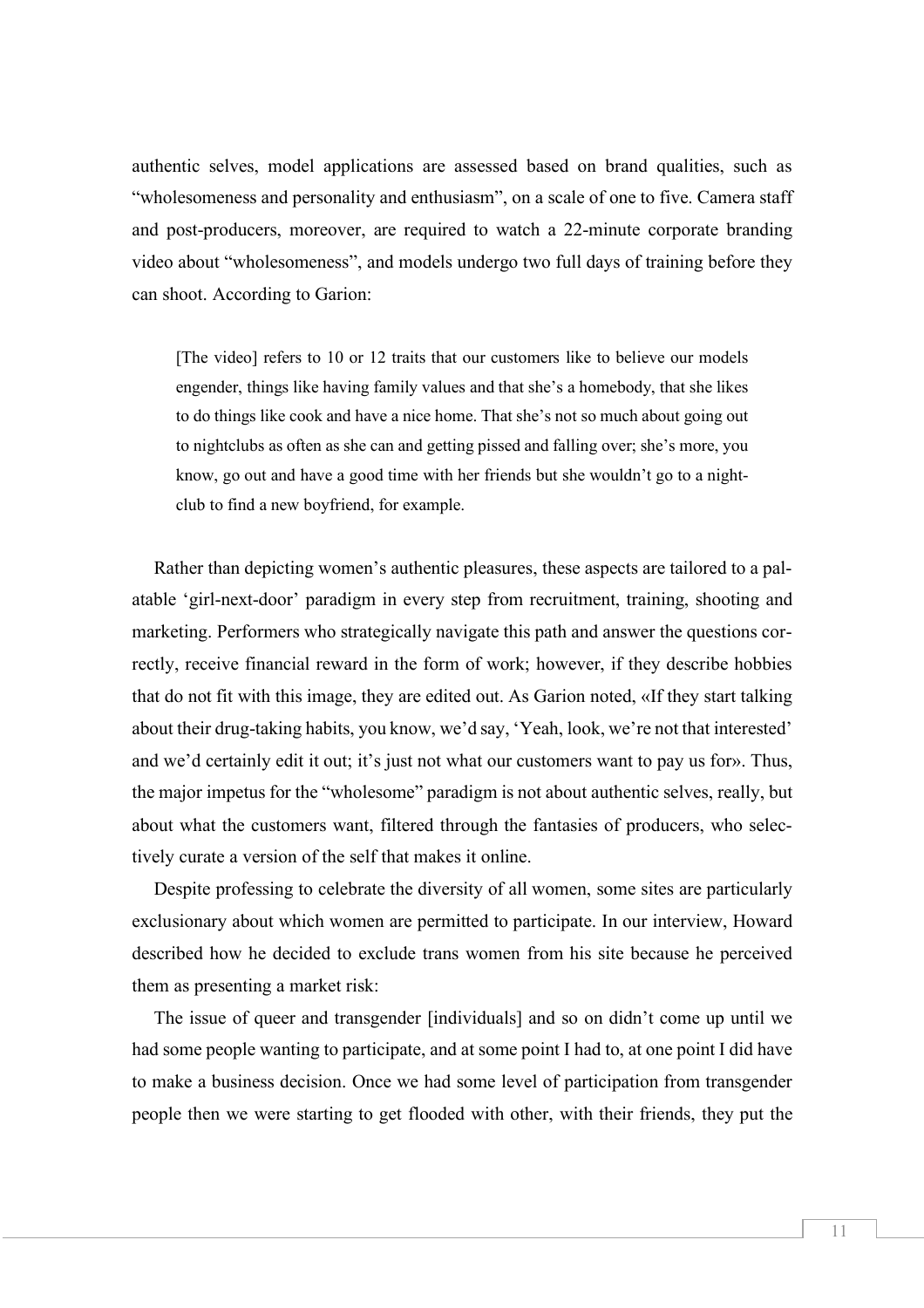word out and we were starting to get quite inundated with people wanting to be involved and I could see that the nature of the website was going to take a turn where it wouldn't be financially sustainable, so that's one of those decisions that was made really based on the sustainability of the website…

Instead of representing women in all their diversity, Howard decided that trans women and non-binary people presented a risk to profit. His initial solution was to create a separate and distinct website featuring trans and gender diverse models – literally segregating them to their own area – but, according to him, «I looked at what else was around on the market and I didn't think that it was a safe enough bet to put a lot of money and resources into». Although such companies like to see themselves as committed to diversity, their investment is limited by whether those queer bodies will be marketable, financially viable, and provide a monetary return.

## **6. Amateur Aesthetics**

Despite the commercial context in which alternative pornographies are produced, an aesthetic of authenticity can require performers to perform a sense of amateurism and ordinariness, denoted by shooting in natural light and every-day clothes. The construction of an ordinary aesthetic is not unique to film. Ruth Barcan documents how this same 'staged authenticity' appears in popular Australian adult magazines *The Picture* and *People* where readers send in raw, untouched, naked photographs of themselves. These magazines produce an aesthetic of 'ordinariness' that is in fact highly crafted (2000, 150):

Of course, the magazine does not simply reproduce 'ordinariness'; it *produces* 'the ordinary' as a category. Many photos are in fact taken in the home – and thus the floral curtains and textured carpet of the living room, the cotton-print sheets, the rock posters on the bedroom wall and so on are important features of the genre.

Barcan situates this phenomenon within an Australian «legacy of anti-authoritarianism and anti-elitism» that celebrates and *mobilises* ordinariness and demonstrates «a deep ambivalence to celebrity and glamour culture» (Ivi, 150). That same ambivalence emerged in my interviews with alternative pornographers in Australia. For example, Howard set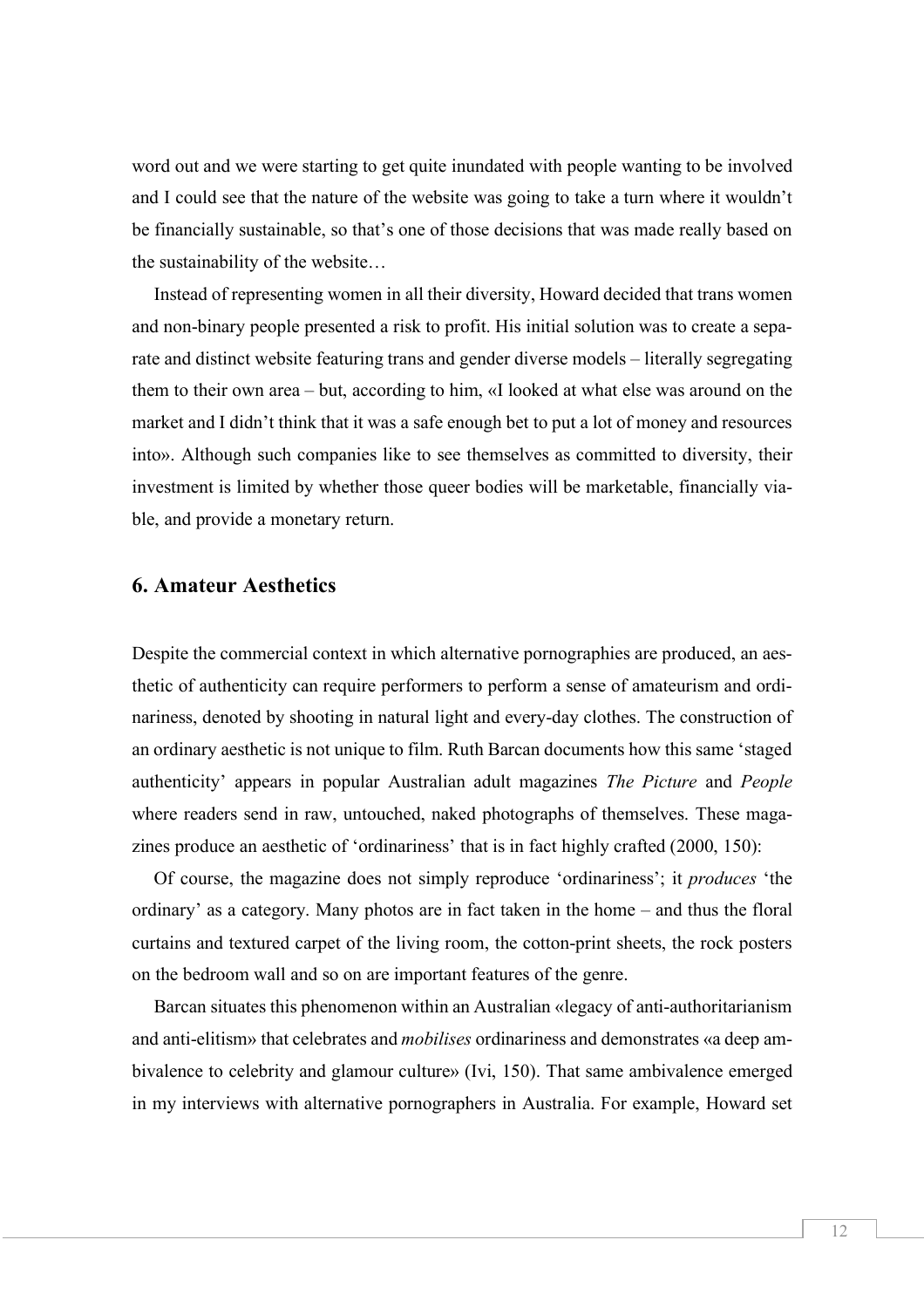up his alternative erotica website because, «We reasoned that the problem with mainstream porn is that it's all faked». In some cases, producers were reluctant to hire women who had plastic surgeries or were professional porn performers, because they were seen to have internalised the aesthetic and gendered conventions of mainstream production. In their Mission Statement, one company specifically aspires to «value the beauty of natural mind and body above glamour and cosmetic enhancement». While this aspiration may seek to capture 'real' women, in practice performers strategically navigate the criteria for realness. Performers who have breast implants, who wear lingerie, who squirt or who orgasm too loudly (in ways that appear too dramatised or, as Howard called it, "Americanised") – who are *real* in the sense that they *exist* in the world – do not always embody the right *kind* of realness. As Madison Missina reflected in our interview about her work with one producer:

[W]henever I work with them they want me in particular daggy [scruffy] cotton underwear that I don't own, because that's not my sexuality. They talk to me about how they want to produce this authentic porn, but they don't want me to wear makeup, and they don't want me to do my hair, and I've got to actually go out and buy [cotton] underwear because I'm a lingerie person and that's how I feel sexy. And then when it comes to having sex, because I've got implants, they want me to do all these things to conceal my boobs, because 'real women' don't have implants. And I've even been told, because I do female ejaculation, one feminist porn producer told me that that's not something that anyone would be interested in so we're not going to show that. She'd rather just a normal orgasm but no ejaculation.

In this environment, porn performers learn the language of authenticity and strategically manifest it in order to earn money. Thus, as Barcan writes, «ordinariness becomes something to be imitated by professionals» (Ivi, 151). Websites, bios and interviews, in which performers provide information about their hobbies and interests, are less likely to be honest declarations, but rather, as Hugo Liu calls them, "taste performances" (Liu 2007). Teela Sanders' research indicates that sex workers can «create a manufactured identity» as business strategy and a «calculated response… to manipulate the erotic expectations and the cultural ideals of the male client» (Sanders 2005, 319). Similarly,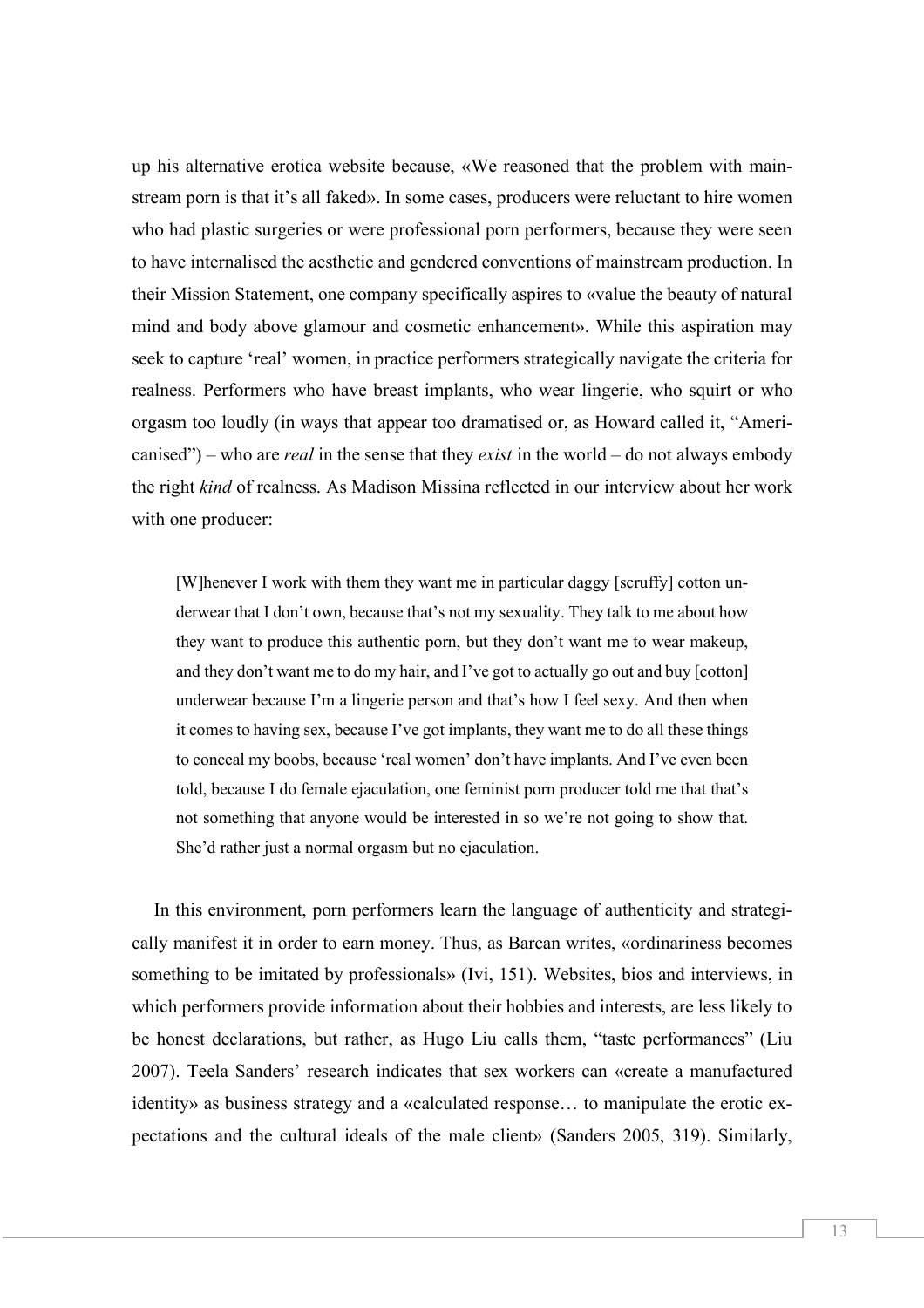online and onscreen personalities are curated to enhance activities performers already enjoy, based on what will be most popular or profitable, whilst being emotionally sustainable with least risk of burn out. Here, authenticity does not refer to visible evidence of truth. Rather, we can understand authenticity as Heather Berg does, as «a type of emotional and communicative labor and a marketed commodity» – «a performance of being oneself and wanting to be there -- and, emphatically, being there not just for the money» (Berg 2017, 671).

One sex worker who shot for an Australian porn company blogged about how the required aesthetic standard meant looking effortlessly beautiful in a way that also erased the labour not only of sex work but of gender performance. In their article on sex work site *Tits and Sass*, called 'Fuck Your Feminist Porn', Mikey Way writes (2015, n.p.):

Their insistence on natural, "alternative" beauty excludes those who cannot attain white beauty ideals or at least have to work to reach them. At these porn companies, makeup is frowned upon, plastic surgery is a hell no, and fatness is as shunned as ever. While the image isn't one of people actively working to meet fashion industry perfection, it instead enters around only those who can achieve it without effort. Ultimately, their "feminist" message is: "don't work to be beautiful, but fuck you if you're not *effortlessly* beautiful".

The movements towards amateurism, authenticity and lovemaking ultimately risks undoing a lot of advocacy sex workers have done in illuminating the labour involved in gendered performance and sexual interactions.

#### **7. Intelligible Orgasms**

The focus upon authenticity also impacts which sexual practices and expressions are encouraged and depicted. The female orgasm has become the elusive yet representationally important moment producers seek to illustrate the 'truth' of female sexual pleasure. In pornography, orgasms become commodified. Paul Preciado argues that late capitalism seeks to take «orgasmic force» and transform it into private property, «into abstraction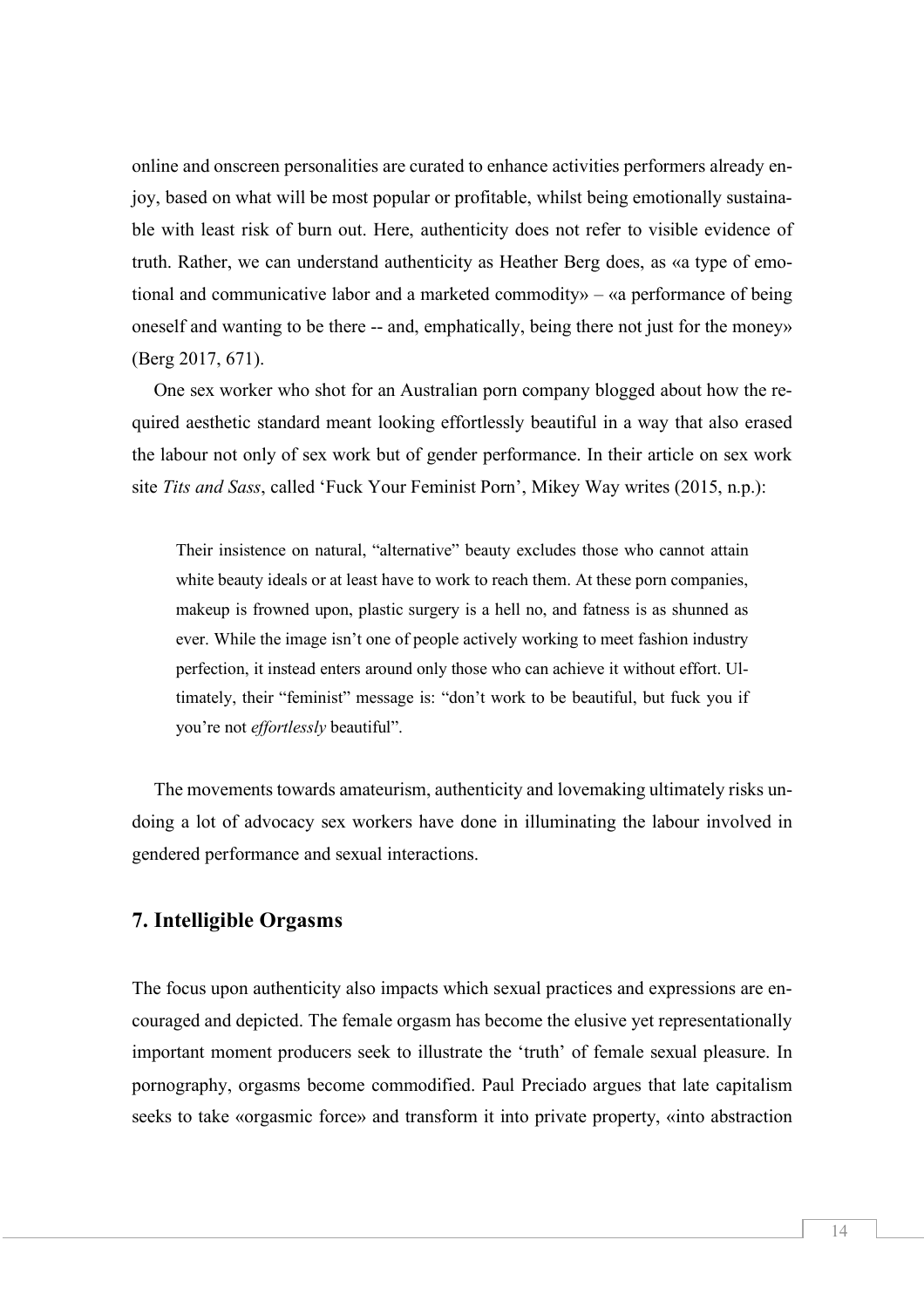and digital data – into capital» (2013, 46). Despite calls from Madison Young and others for a greater variety of orgasms on screen – bodies that – «shake, tremble, contort», with –«guttural screams or deep belly moans, or primal animal-like sounds» or a «flushed face and warm smile» (Ivi, 187), many of my interviewees reported that producers still expected a certain type of orgasmic performance. Some producers were wary of orgasms that appeared embellished or exaggerated. Howard, for example, described the perceived difference between the orgasms of a mainstream performer when she performed on his site compared to a U.S. site as evidence of the way his site provided a platform for a more genuine unveiling of her true unmediated self:

She came to us and she made very mainstream porn, very stylised American-style porn, and when I explained what we were all about she listened and she said I understand and I like those values. And when you look at what… when you look at her masturbating to orgasm on our website and then look at her performing in American porn or other mainstream sites in Australia it's completely different, and so I think that's… that really underscores the difference.

Although Howard sees this as an indication that the performance on his site is more 'real' or 'truthful', this could also be an instance of professionalism: a performer being versatile, identifying what is needed to complete the job, and executing it convincingly. Producer expectations of how an orgasm might look has led to some interesting experiences for performers in which their orgasms were disbelieved. Angela White recalls having an orgasm that a company did not believe was real, because it did not have the requisite audio levels:

I had an incident where I had an orgasm, and I was told that I 'needed to have an orgasm now' and I said that I had. Obviously, it didn't conform to what they believed an orgasm should look like, so there can be those awkward moments. I mean, it's not just an issue in pornography, but even how orgasm is represented in mainstream film. It's always the head thrown back and loud orgasms, and many people have – myself included – varied orgasms. Sometimes my orgasms are silent, and other times they're screaming. There's not just one way to have an orgasm.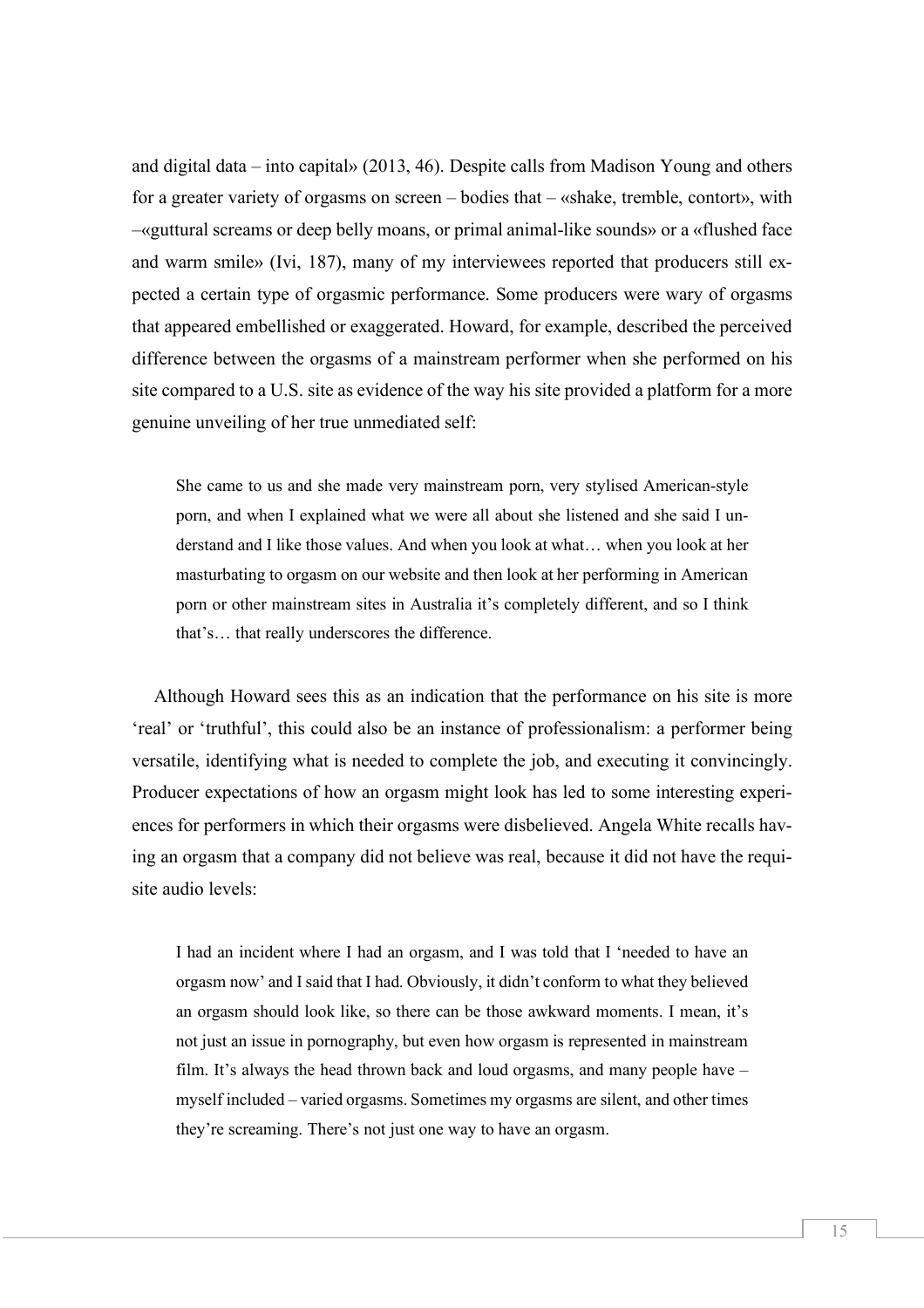Authenticity, here, is dependent on what Gala Vanting has described as the basic circumstance in which «the performer embodies 'realness' which is aesthetically, aurally, and sexually consistent with the realness currently valued by those in control of the means of production, or is able to reproduce it based on cues given by the producer» (Vanting 2014, n.p.). This practice of identification and verification of orgasms is, in some cases, the responsibility of company staff. In one particularly stark example, Vanting recalls being tasked with the job of identifying whether an orgasm was 'real':

Most performers created their submissions at home using cameras they loaned from the company. When they returned their work, it was my job to review their films for technical specifics (e.g., exposure, framing) and authenticity of performance. This required me to maintain that I could tell the difference between a 'real' orgasm and a 'performed' one by reading the cues of facial expression. Whether I actually could, or whether I just learned to internalise the cues of the company's brand of 'realness' for the sake of functioning in my role, I remain uncertain. It is a fine art to confront another person on your evaluation of their sexual authenticity based on a few minutes' footage taken in what is unlikely to be a habitual situation for them.

Here, it is a particular arrangement of expressions that are deemed recognisable, or "intelligible" in the sense that Judith Butler describes it, «produced as a consequence of recognition according to prevailing social norms» (Butler 2004, 3). Writing about visual representations of orgasm, Hannah Frith (2015, 387) argues that this process of viewers recognising an orgasm relies on shared understandings of sexual conventions:

To recognise a bodily experience as an orgasm… requires considerable interpretative work as we draw on cultural scripts to interpret the bodily sensations provided by our senses. Orgasm does not just happen; it must be learned by developing an understanding of cultural conventions and symbolic systems.

Indeed, consumers themselves make their own determinations. In her focus groups, Emily E. Crutcher found that viewers paid attention to vocal expression in combination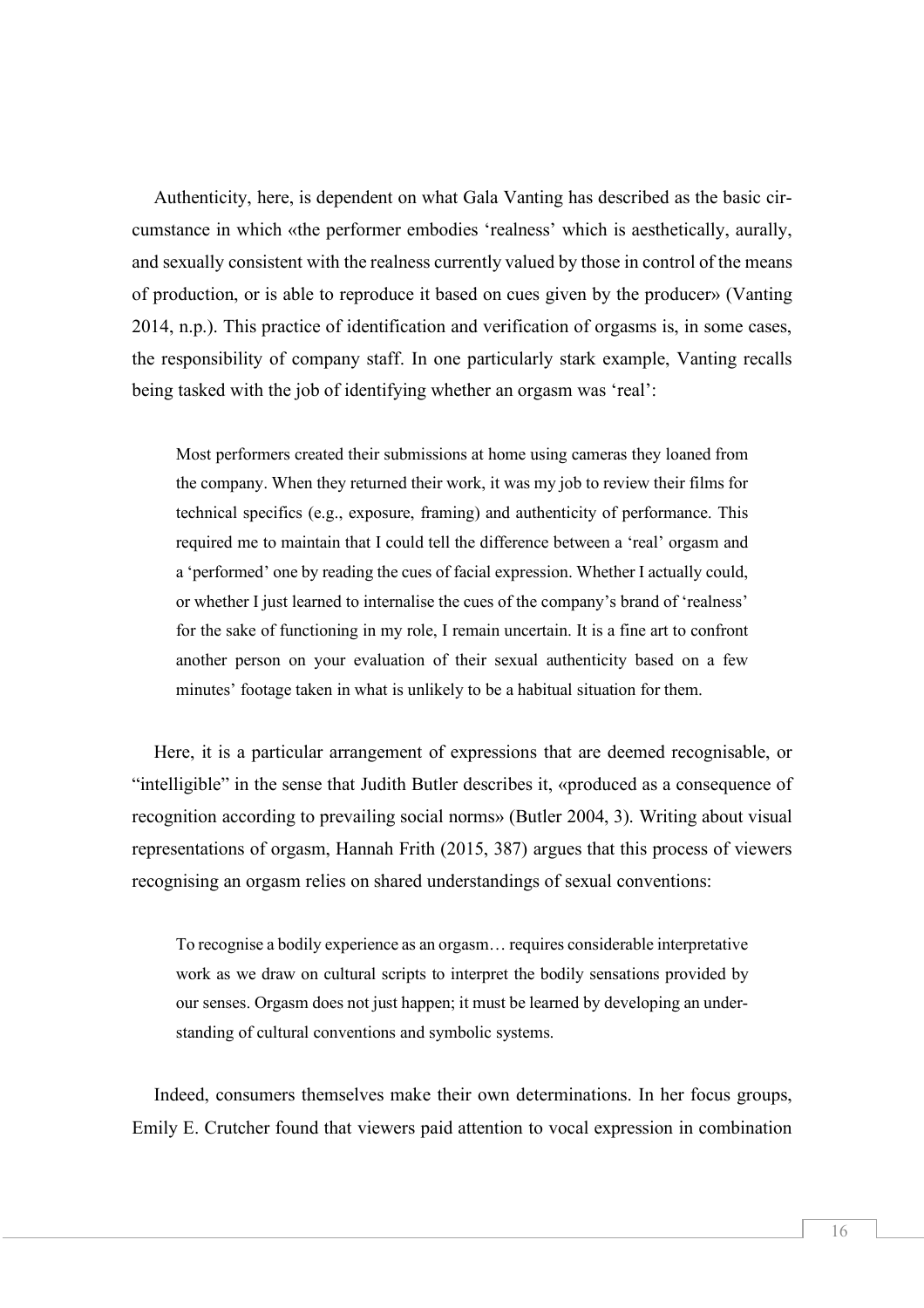with pace, timing and type of activity to assess the authenticity of a performance (Crutcher 2015, 325-328). But these interpretations still assume that pleasure is evoked from specific alignments of sensation and desire that might not be universal. Trans women, for example, have spoken about their orgasms being unintelligible to producers who are expecting scenes that include an erection and ejaculation. Producer and consumer expectations about how 'come shots' will appear do not necessarily reflect the realities for trans women who may be taking estrogen and androgen blockers (Hill-Meyer 2013, 155-156). The art of orgasm intelligibility ultimately depends on assumptions about people's physiological and emotional relationships with their bodies. Queers in particular often seek out non-orgasmic pleasures. Practices such as fisting and its focus on "intensity and duration of feeling, not climax" have been heralded as political (Halperin 1995, 101). In her book *Orgasmology*, Annamarie Jagose suggests that the practice of faking orgasms «is consistent with a queer theoretical approach that testifies to the potential of the unintelligible, the unproductive, and the wasteful» (2013, xv). In this sense, every orgasm that goes unrecognized, is rendered useless to capitalism, or disrupts what we think we know about the truth of sex, may be performing a queer function of 'undoing' authenticity.

# **8. Resistance and Reinscription**

The porn performers I interviewed spoke about authenticity quite differently way than producers. Some performers expressed a sense of resentment towards the pretense of authenticity and felt that at least 'mainstream porn' was honest or *genuine* in its commercialisation. Madision Missina, for example, questioned why performers should have to experience real orgasms on set at all, noting that sexual pleasure exists beyond clitoral stimulation. She said that performers often found pleasure in what she called "stunt sex": the non-orgasmic pleasures of exhibitionism, performativity and acrobatic displays, in colour coordination, set composition and costuming, in the elements of stagecraft, sexual excessiveness and theatricality. Kim said something similar:

[T]he same way with my personal life, I might not always get off every single time, right? But it's still a job that I enjoy doing and I think there's authenticity in that.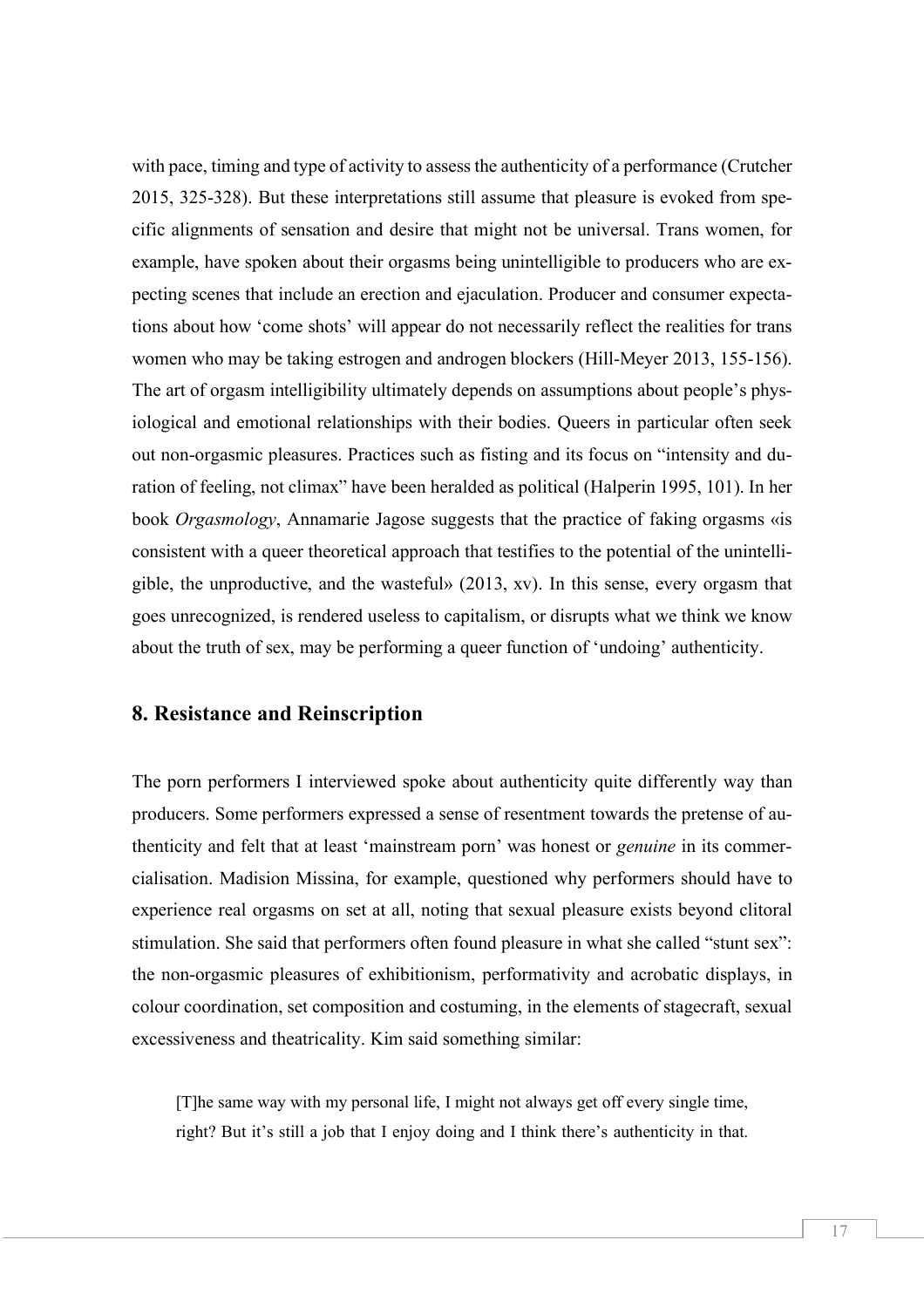There's different types of pleasure that I think we should be able to recognise within the porn community.

Rather than holding onto a stable sense of their sexuality, performing gave them opportunities to try a variety of activities, scenarios, sensations, dynamics and aesthetics. What was important to them was having choice over their bodies and how they were represented. From a performer's perspective, they may have represented themselves 'authentically' not because they revealed their innate sexuality but because their performance reflected whatever they genuinely desired to do on set on that particular day. Instead, they took issue with what they saw as hypocrisy on the part of producers. Kim noted:

I don't actually have an issue with when I'm on a set and it's less authentic to my own sexuality. I have an issue when that conflicts with how the company sells itself to performers…I don't mind going onto the set and saying, "Hey, I'm here as a performer and as an actor and as a professional, and I'm happy to pretend that I like this thing if that is your company's shooting style and you're upfront about the fact that that's your company's shooting style and that's the type of stuff that you like to do". But if you come to me as a company, and say, "Hey performers, we want you to be your authentic self" and then you come back and say, "Don't do any of the things that you actually like because what we actually want is for your authentic sexuality to fit into our niche of what our consumers think female authentic sexuality looks like". And so that's an issue that I have.

Performers who use narratives of authenticity conceptualise it as being something that involves transparency about the commercial context, consumer expectations and technical requirements, as well as agency for performers to articulate their own desires and fantasies. Gala Vanting writes that producers need to be prepared for what performers can offer and be willing to hold space for that (Vanting 2014, n.p.):

When we invite performers to be real, we need to be prepared for whatever form that realness may take, lest we fail to create a leak-proof container for their performance and whatever emotions and analyses may result from it. As producers, we gravitate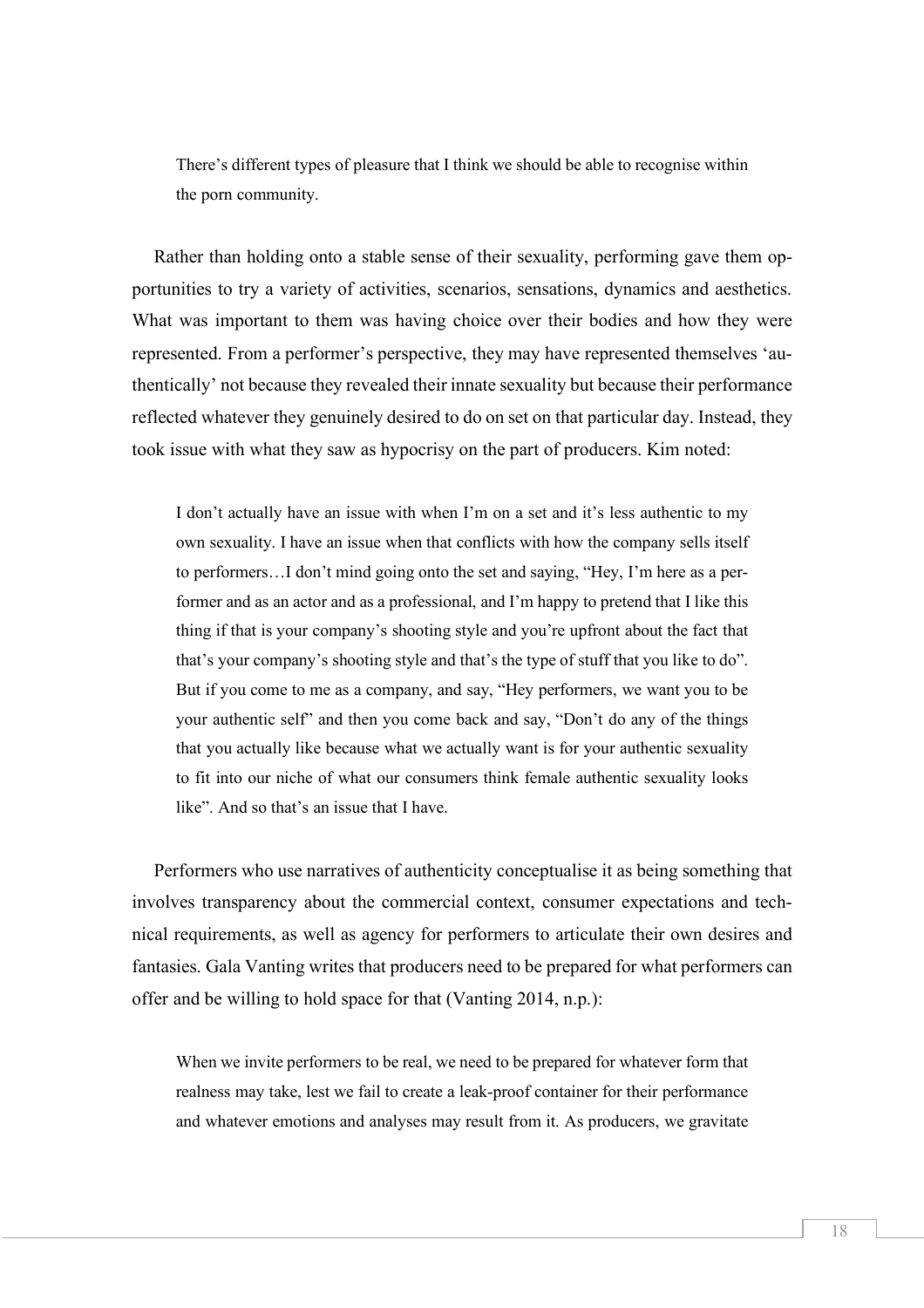towards the creation of representations of the real which are legible to us. Because we're often working within our own communities, representing the folks we know or the desires that make sense to us, we may be less likely to come into contact with 'realnesses' that don't. This is what happens, though, when you open up the possibility of representation to the general populous, which is what the 'real amateur' producers have to do in order to find their non-sex worker, non-porn performer subjects.

In these iterations, performers use authenticity to mean something that is not fixed or universal, but individualized, culturally-specific and elastic.

#### **9. Labours of love**

The emergence of the authenticity narrative in pornography is situated among a wider cultural imperative for sex workers to describe their work as a kind of personal identity or form of self-expression: a gratifying, rewarding, fulfilling experience or an altruistic endeavour with worthwhile social benefit (Mac and Smith 2018). In part, this is a response to pornography being positioned as a stigmatised industry (Voss 2015). In an effort to counter claims that pornography is violent, exploitative and abusive, performers have in turn emphasised their positive experiences and the social and educative value of their content. This strategy has not always been a wise one. These shifts have prompted a rearranging of stigma and power. The process of constant justification, defensive rebuttals and incessant celebration has been mistaken by some as a statement that pornography is always empowering and rarely ever work (Hester and Stardust 2019). The more that anti-porn advocates speak about porn's misogynistic and capitalistic tendencies, the greater the push among producers to position alternative pornography as existing *outside* the context of work: as documentary, as archive, as reality, as natural, as love.

This fantasy of genuine sexuality and the expectation that performers act out of love and not money is driven by an entitled consumer demand for personalised intimacy – for free access to not only performer's bodies but their intimate and authentic pleasures. In our interview, performer Kim discussed the lack of recognition among consumers about the administrative and financial investment involved in porn production. As a performer,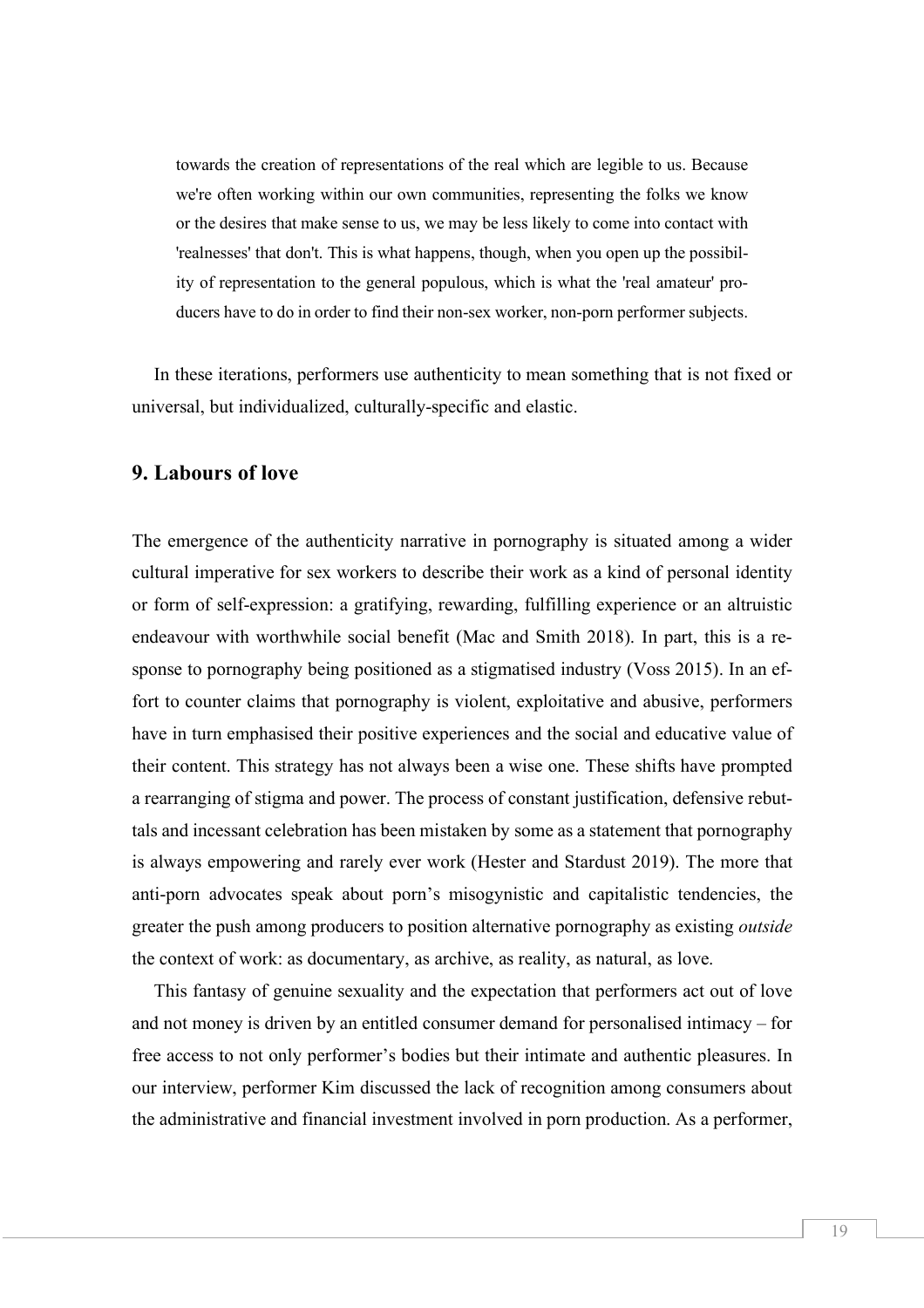consumers expected her to be a natural exhibitionist who loved sex and desired to share it freely with strangers for fun. Although many performers, including Kim, did find pleasure in exhibitionism, they also put boundaries (and prices) on where, when and how it could be accessed. According to her:

People ask for free content all the time – like "toss me a free video or something?" and I'm like "No". It takes so much time to produce any of these things, no you just can't have one for free. No way! Like, it's a business… There's an expectation of "Oh you should be doing it because you enjoy it" or something which is a very social media-induced response to porn – that people expect it to be done for free and just done out of your own personal enjoyment.

For solo-producers like Kim, production involves the emotional labour of convincing consumers that one enjoys the work but also a process of managing consumer access to it. As sociologist Arlie Russell Hochschild writes, «Being friendly or enjoying your work is one thing, but having your enjoyment advertised, promised – in essence, sold – is quite another» (Hochschild 2012, 331). Hochschild contextualises these new forms of labour exploitation in light of the shift from an industrial to a service economy. Capitalist, postindustrial forms of labour exploitation rely upon the «commercial logic of the managed heart» (Hochschild 2012, 333). Airline hostesses are required to smile and porn performers are expected to profess love for their work, and yet neither are explicitly remunerated for this labour.

Feminist labour scholar Heather Berg has argued that expectations for sex workers to profess their genuine love for work serves the double purpose of obscuring and extracting more labour power (2015a, 24). In her article *Business as Usual*, Berg analyses the advice from Los Angeles producers on casting. Their key advice was to "hire for attitude". Producers describe mining potential performer's social media accounts to ascertain «[h]ow eager they are to do it». How motivated by money they are to do it, as opposed to the fun aspect. The takeaway message is that companies do not want performers who are there just «for the money» (Berg 2015b, n.p.). The work of porn performance goes beyond the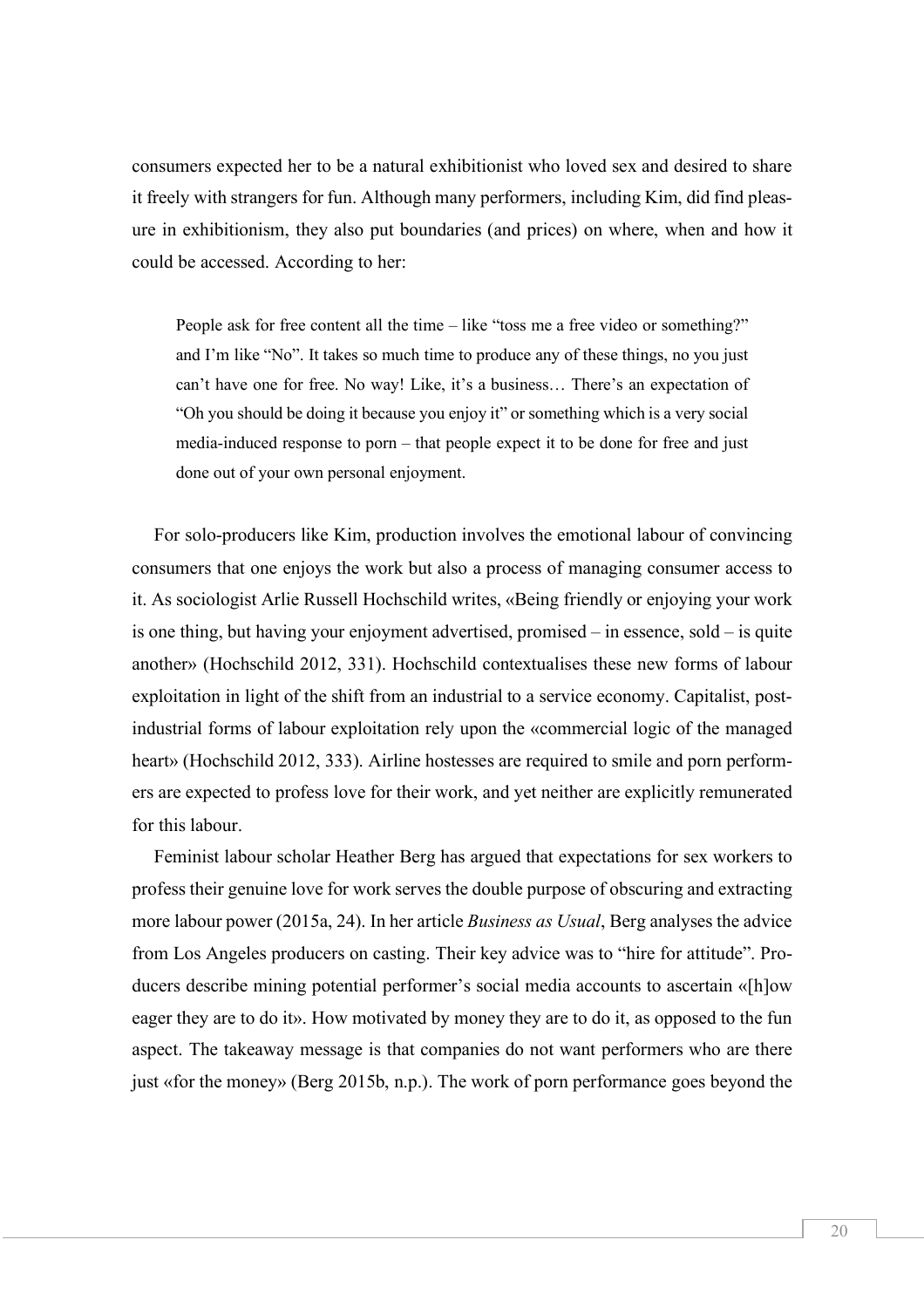life of the scene they are paid for: performers are hired for their commitment to the work, brand or company and their capacity to promote their own scenes on social media.

Like other artists expected to work for free or for exposure, this particular model of labour increases competition among performers, instils a culture in which performers are expected to be grateful for the opportunities, and outsources the labour of marketing to performers themselves. Berg argues that requiring performers to do their own hair, makeup and wardrobe, or even their own filming and lighting, or acting as scriptwriters, directors and editors – practices that all increase performers control over their own representation – are also cost-cutting measures for producers. Performers are only paid for their performance, and yet making social media posts or updating one's status are also forms of labour in the sense that Brooke Erin Duffy describes: they have a «productive, purposeful, task-oriented, and value-generating function» (2017, 8). Sex worker Mikey Way explains it this way (2015, n.p.):

Let's stop and do the math: I spent about two hours shaving, waxing, washing, and getting made up for the shoot. I spent about an hour on the setup, getting the lighting right, and cleaning the area I wanted to photograph in. Three hours in front of the camera. Another hour going through the footage, editing and color grading it. For about seven hours work in total, that's less than \$30 an hour. Which is decent pay and all. Until you remember, this is porn. In the meantime, this company and others like it have effectively cornered a market based on political paranoia and deeply internalized negativity towards porn, making bucket loads of money at the expense of workers who are genuinely trying to make a living on this shit. That isn't feminist. That is exploitative, and it distracts from real solutions to issues in the industry, steering us away from discussions about labor rights and conditional consent and working conditions. That's right, working conditions – because this is work, not a hobby.

By making pornographic performance visible *as labour* and emphasising their status as workers, performers problematise the idea of their real selves being captured by a documentary project, denaturalise the performance of gender and sexuality, and instead illuminate their role in creating a product that is used to generate capital. The very existence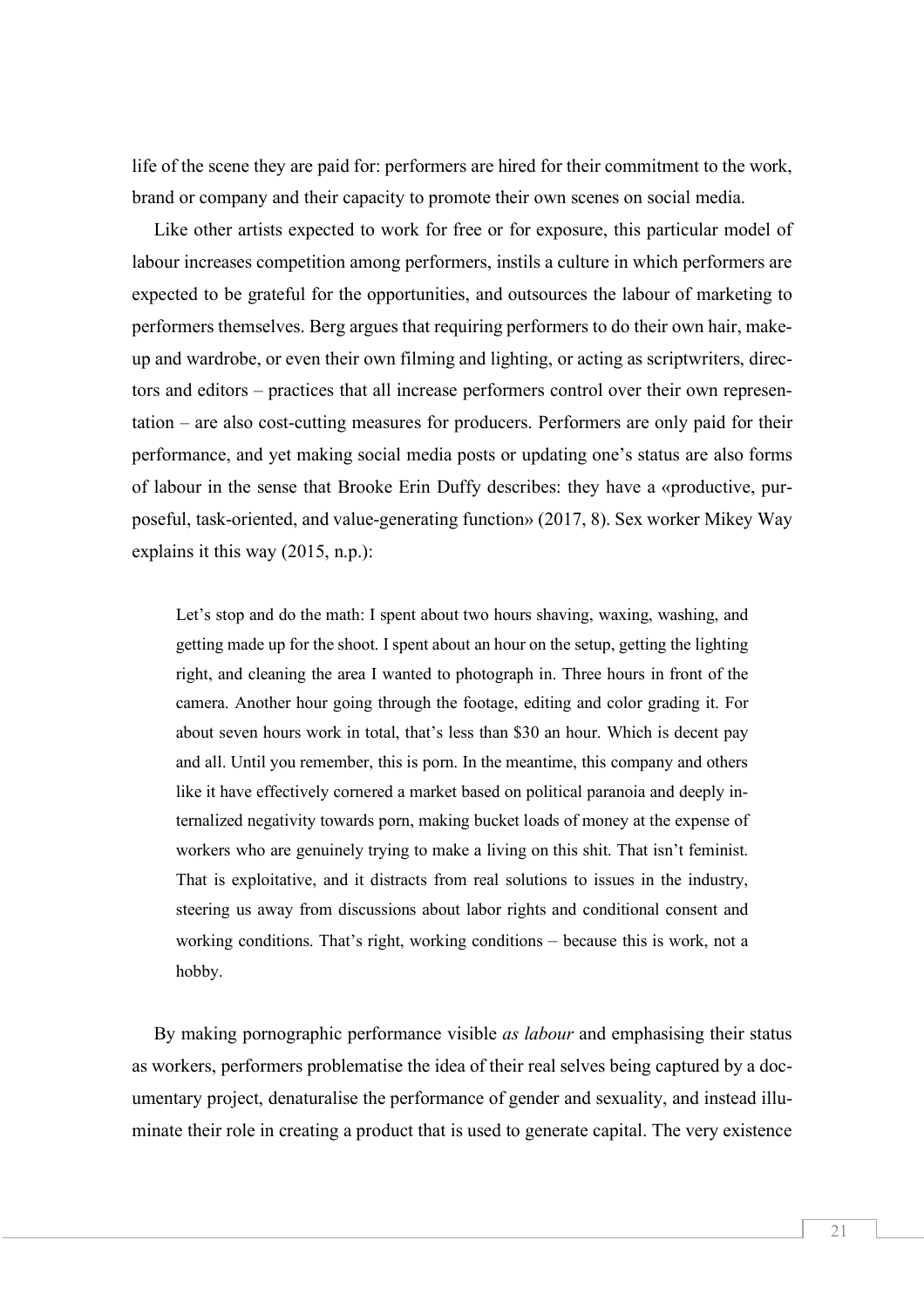of a transactional fee to compensate the performer for their labour separates this financial exchange from being an instinctive 'labour of love'. This is not to say that performers do not find pleasure or meaning in the work. Rather, in their unwillingness to recognise this as capital-generating labour, discourses of authenticity can act to reinforce performances of sex and gender in similar ways to the naturalisation of much domestic, feminised, caring and reproductive labour that makes it possible for others to profit.

Investments in authenticity have emerged from a broader cultural impetus for individuals to earn a living by doing what they love. The idea that anyone can build a career that is both income-generating and personally meaningful is a projection of privilege that ignores the fundamentally unequal division of labour. In her book *(Not) Getting Paid to Do What You Love,* Brooke Erin Duffy interviews social media producers involved in passion projects and finds that for most, writes Duffy, «*getting paid to do what you love* remains an unfilled promise» (Ivi, 6, emphasis in original). Building on Gina Neff's concept of venture labour and Kathleen Kuehn and Thomas F. Corrigan's concept of hope labour, Duffy calls these workers "aspirational labourers" because their work is mostly uncompensated in the expectation that «they will *one day* be compensated for their productivity» (Ivi, 5-6, emphasis in original). The seductive promise of future compensation effectively keeps these workers in a state of perpetual productivity; and yet, at the same time, they operate in an increasingly precarious international gig economy, one in which paid work is sporadic, labourers are mobile, competition is high and protections are lacking.

Porn performers are under similar expectations to foster relationships with consumers, to recruit and maintain membership bases for their websites, to attract clicks that can be converted into royalties, and to gain followers on social media in the hope of building an identifiable brand that can be easily searchable and booked for upcoming gigs. In doing so, porn performers exemplify a set of key contradiction, as Duffy describes, «between amateurism and expertise, between authenticity and strategic self-branding, and between internal drivers and external demands» (Ivi, xii). There are similarities here between the labour performed by porn performers and musicians. Nancy K. Baym (2018) argues that with economic and industry shifts in the ways that music is bought, shared and experienced, musicians are now increasingly «under pressure to build connections with listeners» (Ivi, 1). Like porn performers, musicians had previously been distant to fans, but are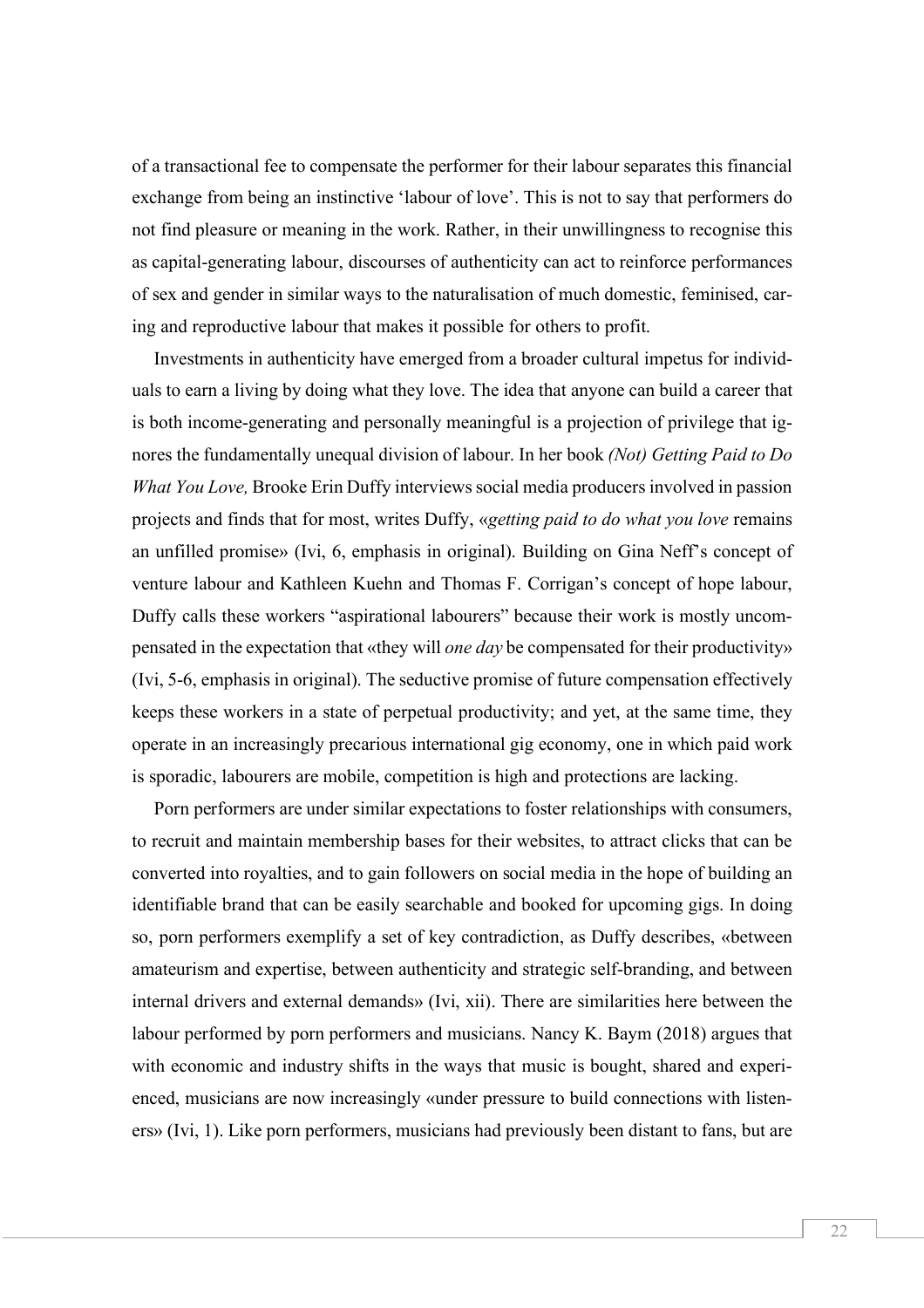now expected to be relentlessly accessible. In addition, they engage in what Baym calls *relational labour* (Ivi, 19), the communicative work of creating structures that support continued work: building diverse income streams and relationships to survive in the context of major system upheavals in production and distribution.

In a pertinent example, one Australian porn company offers performers royalties from their scenes depending on how many people click on them. However, a contractual clause states that a performer forfeits all future royalties if they speak out publicly against the company. Performers must then maintain an ongoing positive relationship with the brand, even outside the confines of the scene, or they face financial sanctions. If this is the financial context in which authenticity and realness are being sold, it casts serious doubt over the authenticity of expressions of the self. In the gig economy, Baym writes, «[t]he threat of poverty is ever-present. This is the context in which forming and maintaining friendlike relationships in which artists share their "authentic" selves with audiences, online and off, comes to be seen as a potential means of maintaining their careers» (2018, 8). Alan McKee describes pornography as a form of creative and "nomadic labour", involving on the one hand flexible hours and good money, and on the other hand precarious employment, periods of overwork, hustling for contract labour and lack of creative control (McKee 2016). Performers' language of realness and their cultivations of intimacy should be understood in the context of fostering relationships with both consumers and producers to keep potential work opportunities alive.

## **10. Conclusion**

Some Australian porn projects reflected more complex understandings of sexuality and its relationship to representation, deliberately contesting the binary between artifice and reality. Australian queer feminist porn and culture publication *Slit Magazine* themed its final issue 'simulacra' to explore how we understand our lives through the medium of representation. The magazine used French philosopher Jean Baudrillard's concept of 'simulacra', a term that describes the ways in which we experience the world through signs and symbols, which circulate and take on meaning and reference each other, but do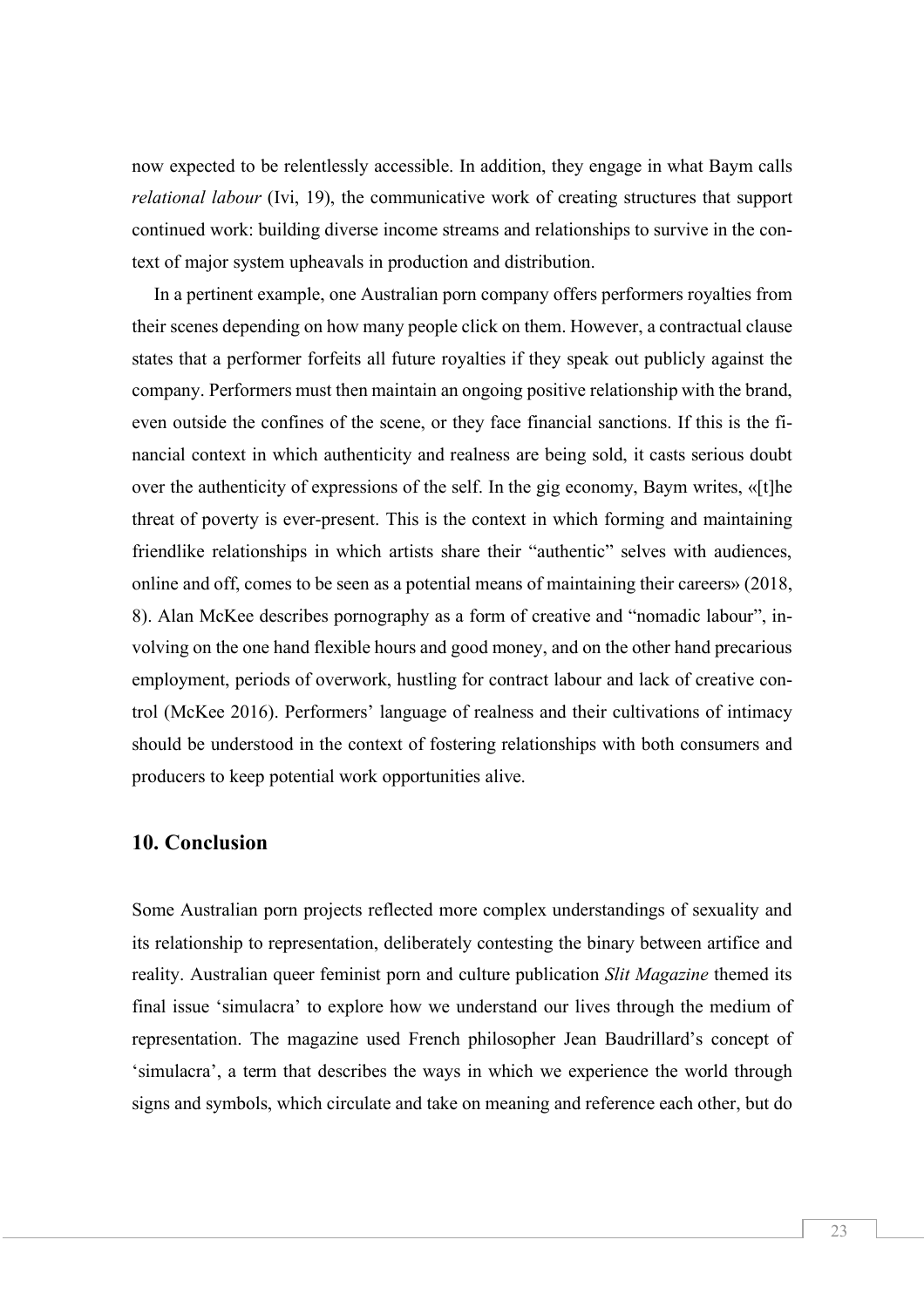not reflect reality. Simulacra, according to Baudrillard, is "an uninterrupted circuit without reference or circumference", whereby "artifice is at the very heart of reality" (Baudrillard 1994). In his conceptualisation, artifice and reality are inseparable.

In contrast to the iterations of authenticity described above, and their over-investment in authenticity as a truth, not a tactic, the final issue of *Slit* is replete with sexual representations featuring repetition, mirror images, disruption and media mash-ups as means to explore how queer communities understand their lives and selves via symbols and signs. This approach reflects the post-pornographic philosophy described by the late Tim Stűttgen, which uses "performative excessiveness" and camp in order to contest the regimes of sexual representation. Post-pornography employs both "critical denaturalizing performance and glamorous affirmation" so that everything can be «profaned or appropriated, deconstructed and queered, reworked and genderfucked» (Stűttgen 2013, 10). This understanding of sexuality reflects a broader queer and post-pornographic project that plays with performativity to disrupt the codes and conventions of what constitutes authenticity and exposes it as an imitation with no original.

There is clearly value in diversifying hegemonic representations of gender and sexuality on-screen. Many of these projects have emerged specifically to address the narrow repertoire of sexual scripts available for porn audiences. However, as authenticity becomes a recognisable aesthetic in itself, with certain signifiers that consumers come to expect and performers learn to mimic, the risk is that these commercial, prescriptive and formulaic iterations could be mistaken for authenticity itself. Performers show us that bodies and sexualities risk *incoherence* when they do not meet these thresholds, and when they are not intelligible to consumers or managers, and thus cannot be easily consumed into the circuits of capital. Listening to their accounts allows us to see how porn production resembles new forms of labour extraction. Rather than exposing their authentic selves, performers are, in fact, engaged in a constant hustle, creating and monetising new forms of identity. As Berg writes, «[t]roubling authenticity asks us to take seriously the possibility that ideas posited as radical alternatives can themselves become disciplining» (2017, 689).

Pornography does not need documentary features in order for it to be a valuable medium. As Dean argues, pornography is *already* documentary, by virtue of the fact that it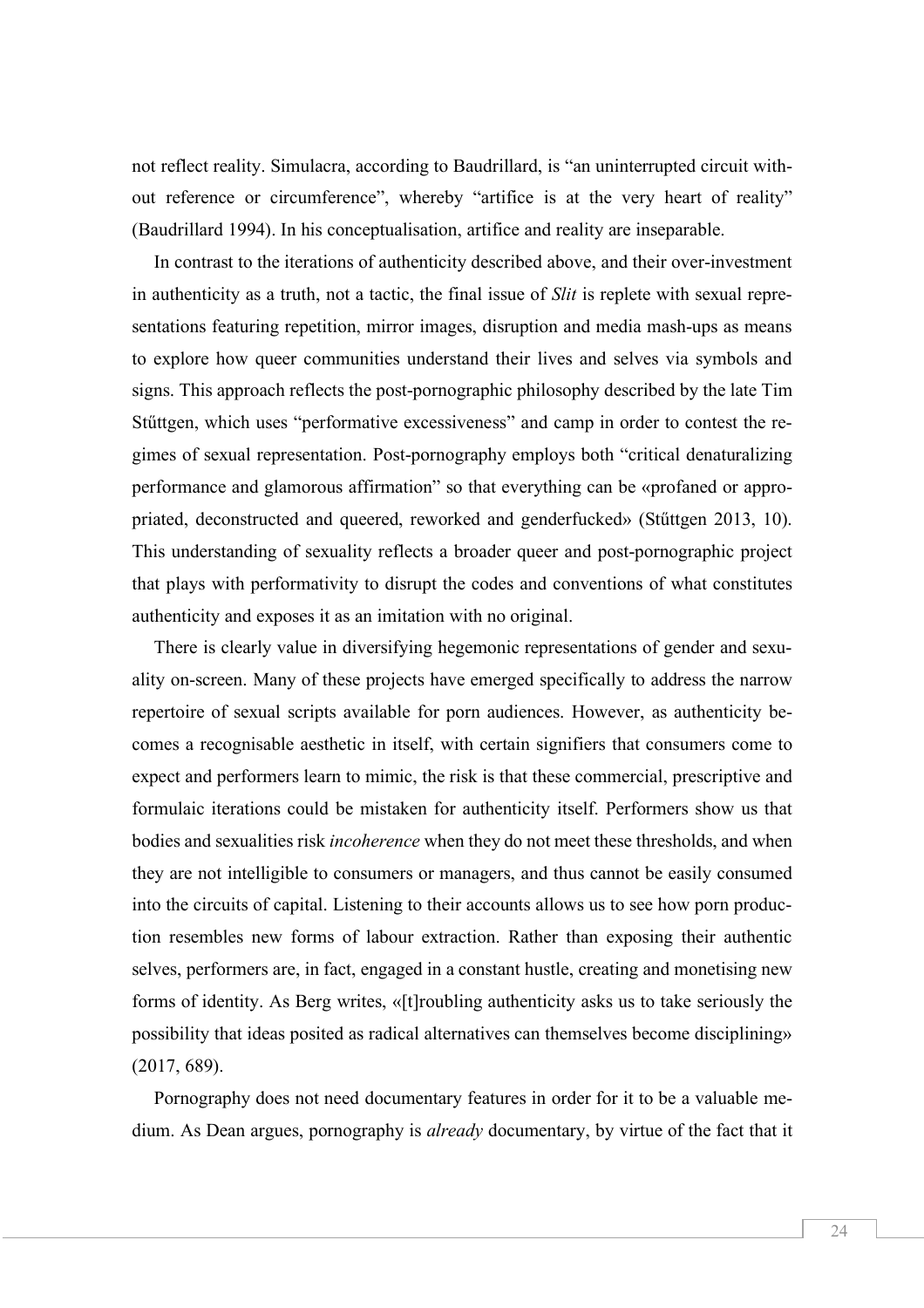provides an enormous repository from which to trace human desires, cultural preoccupations, fashion trends, gender politics and sexual cultures (Dean, Ruszczycky and Squires 2014, 5). Porn performers are complicating readings of authenticity by exposing the kinds of gendered and invisible labour involved in porn production. Queer and post-pornographic projects such as *Slit* are not claiming any fixed notion of what sex is or what authenticity looks like, but are instead complicating binary readings of pornography as fake *or* real, and taking pleasure in their undoing.

#### **References**

- Ashley, V. (2016), *Porn – Artifice – Performance – and the Problem of Authenticity*, in «Porn Studies», vol. 3, n. 2, pp. 187-190.
- Attwood, F. (2007), *No Money Shot? Commerce, Pornography and New Sex Taste Cultures*, in «Sexualities», vol. 10, n. 4, pp. 441-56 at 449-50.
- Attwood, F. (2012), "Art School Sluts: Authenticity and the Aesthetics of Altporn", in *Hard to Swallow: Hard-Core Pornography on Screen*, pp. 42-56.
- Baudrillard, J. (1994), *Simulacra and simulation*, Ann Arbor, University of Michigan Press.
- Barcan, R. (2000), *Home on the Rage: Nudity, Celebrity, and Ordinariness in the Home Girls/Blokes pages*, in «Continuum: Journal of Media & Cultural Studies», vol. 14, n. 2, pp. 145-158.
- Baym, N.K. (2018), *Playing to the Crowd: Musicians, Audiences, and the Intimate Work of Connection*, New York, NYU Press.
- Berg, H. (2017), *Porn Work, Feminist Critique, and the Market for Authenticity*, in «Signs: Journal of Women in Culture and Society», vol. 42, n. 3, pp. 669-692.
- Berg, H. (2015a), *Sex, Work, Queerly: Identity, Authenticity and Laboured Performance*, in «Queer Sex Work», pp. 47-55.
- Berg, H. (2015b), *Business as Usual*, in «Jacobin», 15 February, https://www.jacobinmag.com/2015/02/porn-industry-labor-adult-expo.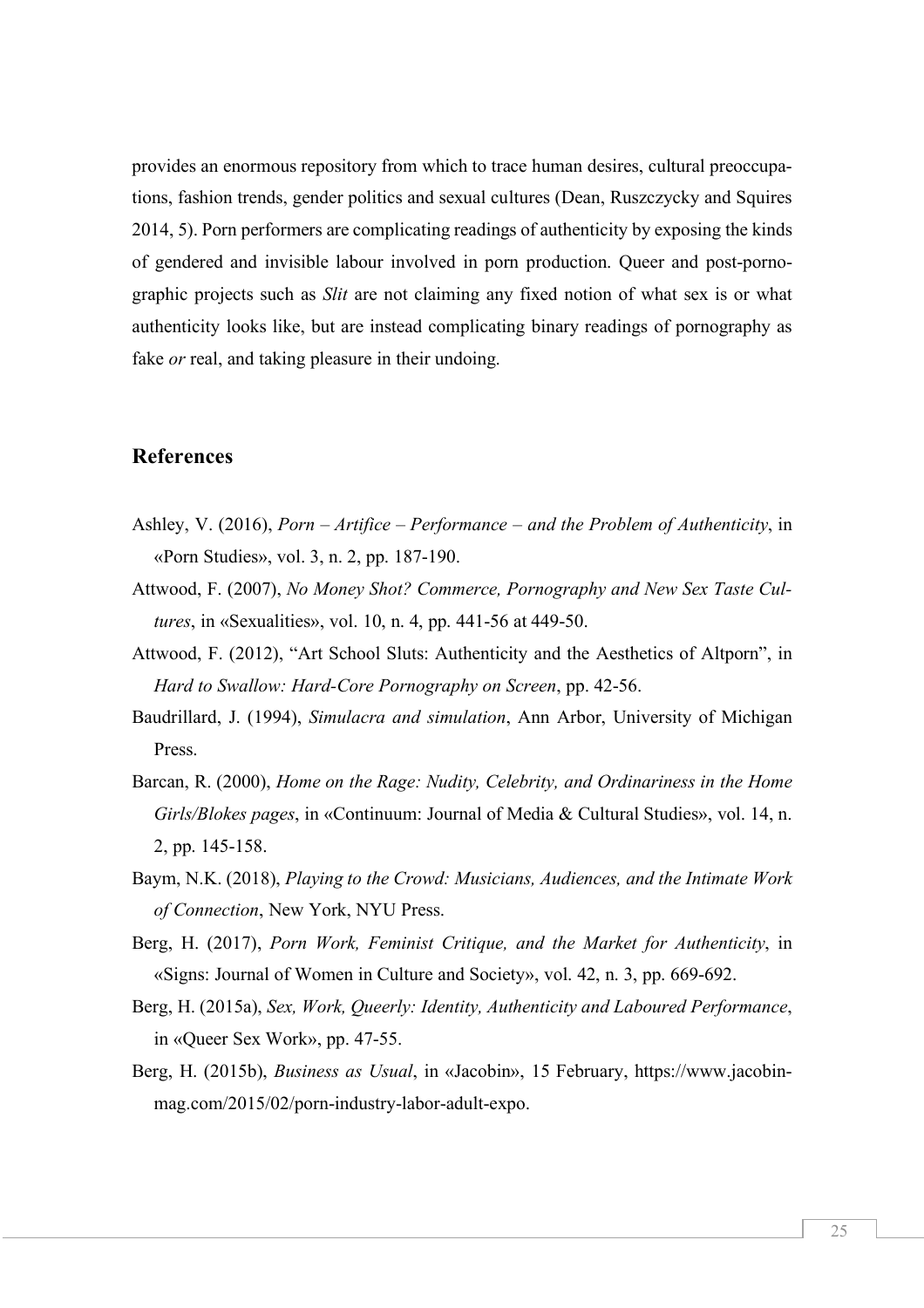- Biasin, E., Maina, G. and Zecca, F. (2014), *Porn After Porn. Contemporary Alternative Pornographies*, Mimesis International.
- Bonner, F. (2013), "Recording Reality: Documentary Film and Television", in Hall, S. Evans, J. and Nixon, S. (eds.), *Representation*, Second Edition, London, Sage, The Open University.
- Butler, J. (2004), *Undoing Gender*, London, Routledge.
- Butler, J. (1996), *Imitation and Gender Insubordination*, in «Women, Knowledge, and Reality: Explorations in Feminist Philosophy», 371.
- Coopersmith, J. (2008), "Do it Yourself Pornography: The Democratization of Pornography", in Grenzfurthner, J., Friesinger, G. and Fabry, D., *Pr0nnovation? Pornography and Technological Innovation,* Austria, RE/SEARCH and Monochrom.
- Crutcher, E. (2015), "She's Totally Faking It!' The Politics of Authentic Female Pleasure in Pornography", in Comella, L. and Tarrant, S. (eds.), *New Views on Pornography: Sexuality, Politics and the Law*, pp. 319-334.
- Dennis, K. (2009), *Art/Porn: A History of Seeing and Touching*, Berg Publishers.
- Dines, G. (2010), *Pornland: How Porn has Hijacked our Sexuality*, Usa, Beacon Press.
- Duffy, B. E. (2017), *(Not) Getting Paid to Do What You Love: Gender, Social Media, and Aspirational Work*, Yale, Yale University Press.
- Frith, H. (2015), *Visualising the 'Real' and the 'Fake': Emotion Work and the Representation of Orgasm in Pornography and Everyday Sexual Interactions*, in «Journal of Gender Studies», vol. 24, n. 4, pp. 386-398.
- Halperin, D. (1995), *Saint Foucault: Towards a Gay Hagiography*, Oxford, Oxford University Press.
- Haraway, D. (2003), "Situated Knowledges: The Science Question in Feminism and the Privilege of Partial Perspective", in *Turning Points in Qualitative Research: Tying Knots in a Handkerchief*, *2003*, pp. 21-46.
- Hester, H. and Stardust, Z. (2019), "Sex Work in a Post-Work Imaginary: On Abolitionism, Careerism and Respectability", in Cooke, J. (ed), *New Feminist Studies: Twenty-First Century Critical Interventions*, Cambridge, Cambridge University Press.
- Hill-Meyer, T. (2013), "Where the Trans Women Aren't: The Slow Inclusion of Trans Women in Feminist and Queer Porn", in Taormino, T., Penley, C., Shimizu, C. and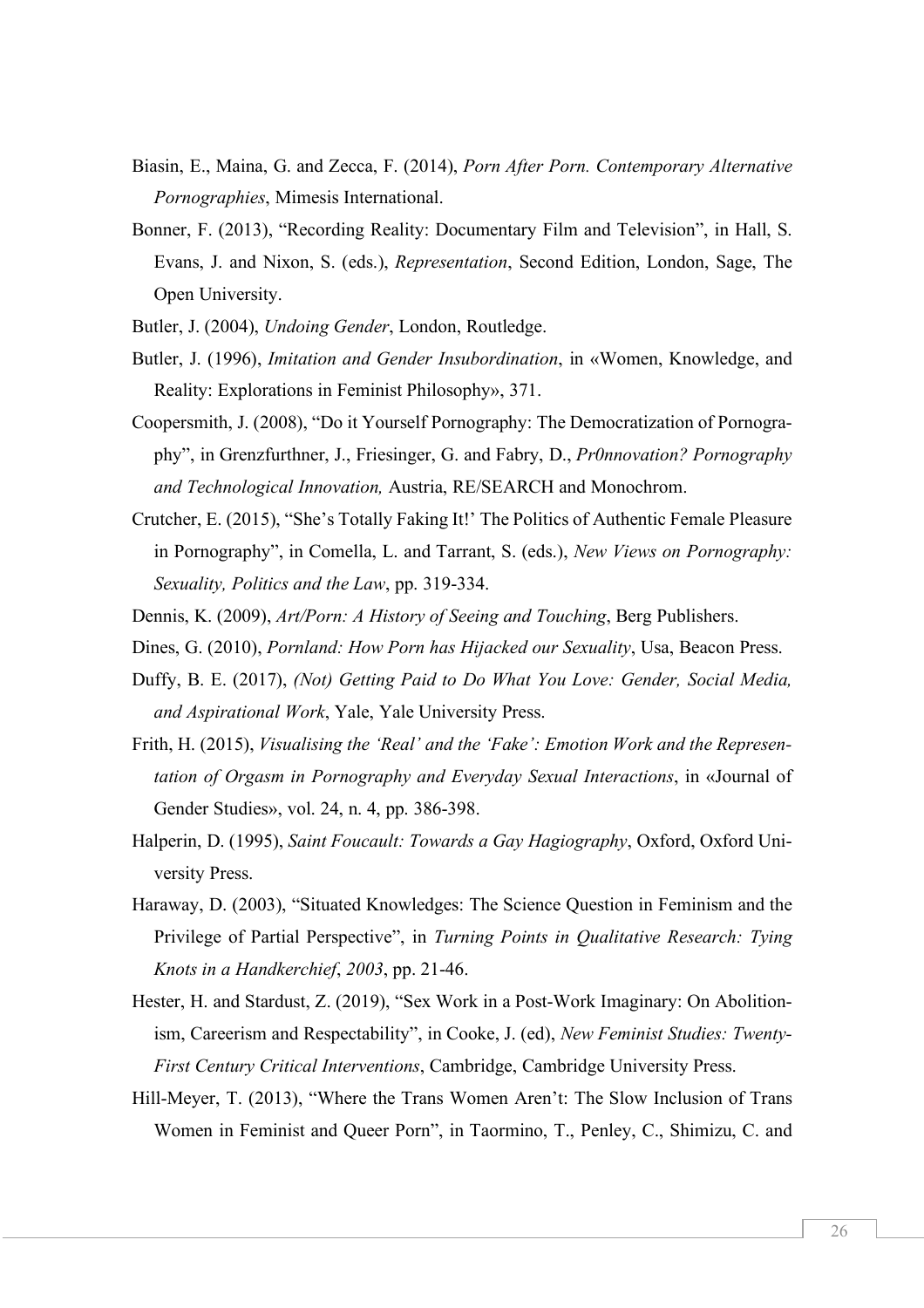Miller-Young, M. (eds.), *The Feminist Porn Book: The Politics of Producing Pleasure*, New York, The Feminist Press.

- Hochschild, A.R. (2012), *The Managed Heart: Commercialization of Human Feeling*, Berkeley, University of California Press.
- Jagose, A. (2013), *Orgasmology*, Durham, Duke University Press.
- Jamgochian, A. and Houston, S.L. (2015), *The History, Politics, and Ethics of Pornographic Authenticity (Theory/Practice), Feminist Porn Conference*, University of Toronto, April 2015.
- Levin Russo, J. (2007), "The Real Thing: Reframing Queer Pornography for Virtual Spaces", in Jacobs, K., Janssen, M. and Pasquinelli, M. (eds.), *C'lickme: A Netporn Studies Reader*, Amsterdam, Institute of Network Cultures, pp. 239-251.
- Levy, A. (2010), *Female Chauvinist Pigs: Women and the Rise of Raunch Culture*, Black Inc.
- Liberman, R. (2015), *'It's a Really Great Tool': Feminist Pornography and the Promotion of Sexual Subjectivity*, in «Porn Studies», vol. 2, n. 2-3, pp.174-191.
- Lipton, S. (2012), *Trouble Ahead: Pleasure, Possibility and the Future of Queer Porn*, in «New Cinemas: Journal of Contemporary Film», vol. 10, n. 2-3, pp. 197-207.
- Liu, H. (2007), *Social Network Profiles as Taste Performances*, in «Journal of Computer*-*Mediated Communication», vol. 13, n. 1, pp. 252-275.
- Lumby, C. (1997), *Bad Girls*: *The Media, Sex and Feminism in the 90s*, Sydney, Allen and Unwin.
- McKee, A. (2016), *Pornography as a Creative Industry: Challenging the Exceptionalist Approach to Pornography*, in Porn Studies», vol. 3, n. 2, pp. 107-119.
- Mondin, A. (2014), *Fair-Trade Porn+ Niche Markets+ Feminist Audience*, in «Porn Studies», vol. 1, n. 1-2, pp. 189-192.
- Osgerby, B. (2014), "Porn to be Wild: Identity and the Aesthetics of "Otherness" in Subcultural Erotica", in Biasin, E., Maina, G. and Zecca, F. (eds.), *Porn After Porn. Contemporary Alternative Pornographies,* Mimesis International, pp. 37-55.
- Nagle, J. (ed.) (1997), *Whores and Other Feminists*, New York and London, Routledge.
- Nichols, B. (2017), *Introduction to documentary*, Usa, Indiana University Press.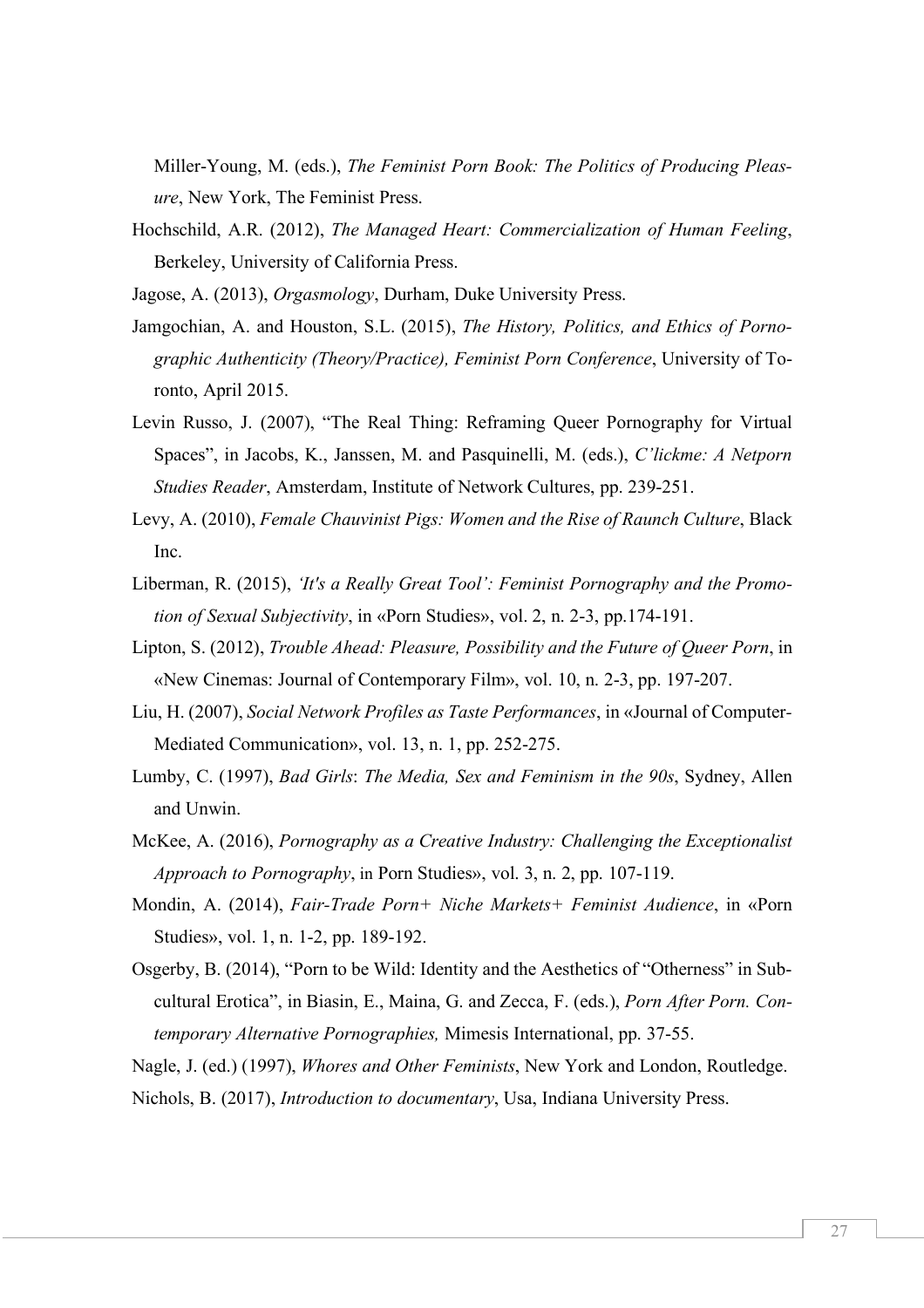- Paasonen, S. (2010), *Labors of Love: Netporn, Web 2.0 and the Meanings of Amateurism*, in «New Media & Society», vol. 12, n. 8, pp. 1297-1312.
- Preciado, P.B. (2013), *Testo Junkie: Sex, Drugs, and Biopolitics in the Pharmacopornographic Era*, New Yrk, The Feminist Press at Cuny.
- Renov, M. (2012), *Theorizing Documentary*. London and New yrk, Routledge.
- Dean, T., Ruszczycky, S. and Squires, D. (eds.) (2014), *Porn archives*, Durham, Duke University Press.
- Ryan, D. (2013), "Fucking Feminism", in Taormino, T., Penley, C., Parreñas Shimizu C., and Miller-Young, M. (eds.), *The Feminist Porn Book: The Politics of Producing Pleasure*, New York: Feminist Press, pp. 121-129.
- Ryberg, I. (2015), *Carnal Fantasizing: Embodied Spectatorship of Queer, Feminist and Lesbian Pornography*, in «Porn Studies», vol. 2, n. 2-3, pp. 161-173.
- Sanders, T. (2005), *It's Just Acting: Sex workers' Strategies for Capitalizing on Sexuality*, in «Gender, Work & Organization», vol. 12, n. 4, pp. 319-342.
- Smith, C., Barker, M. and Attwood, F. (2015), "Why do People Watch Porn?", in *New Views on Pornography,* Oxford, Praeger, pp. 267-286.
- Smith, M., and Mac, J. (2018), *Revolting Prostitutes: The Fight for Sex Workers' Rights*. London and New York, Verso.
- Sprinkle, A. and Harlot, S. (2002), Herstory of Porn: Reel to Real.1.3
- Stardust, Z. (2019), *Alternative Pornographies, Regulatory Fantasies and Resistance Politics*, Thesis submitted to fulfil requirements of a Doctor of Philosophy in the School of Arts and Media at the University of New South Wales.
- Stardust, Z. (2015), "Critical Femininities, Fuid Sexualities and Queer Temporalities: Erotic Performers on Objectification, Femmephobia and Oppression", in *Queer Sex Work*, London and New York, Routledge, pp. 91-102.
- Stardust, Z. (2014), *'Fisting is Not Permitted': Criminal Intimacies, Queer Sexualities and Feminist Porn in the Australian Legal Context*, in «Porn Studies», vol. 1, n. 3, pp. 242-259.
- Steinem, G. (1980), "Erotica and Pornography: A Clear and Present Difference", in Lederer, L. (ed.), *Take Back the Night: Women on Pornography*, UK, Morrow, pp. 35-39.